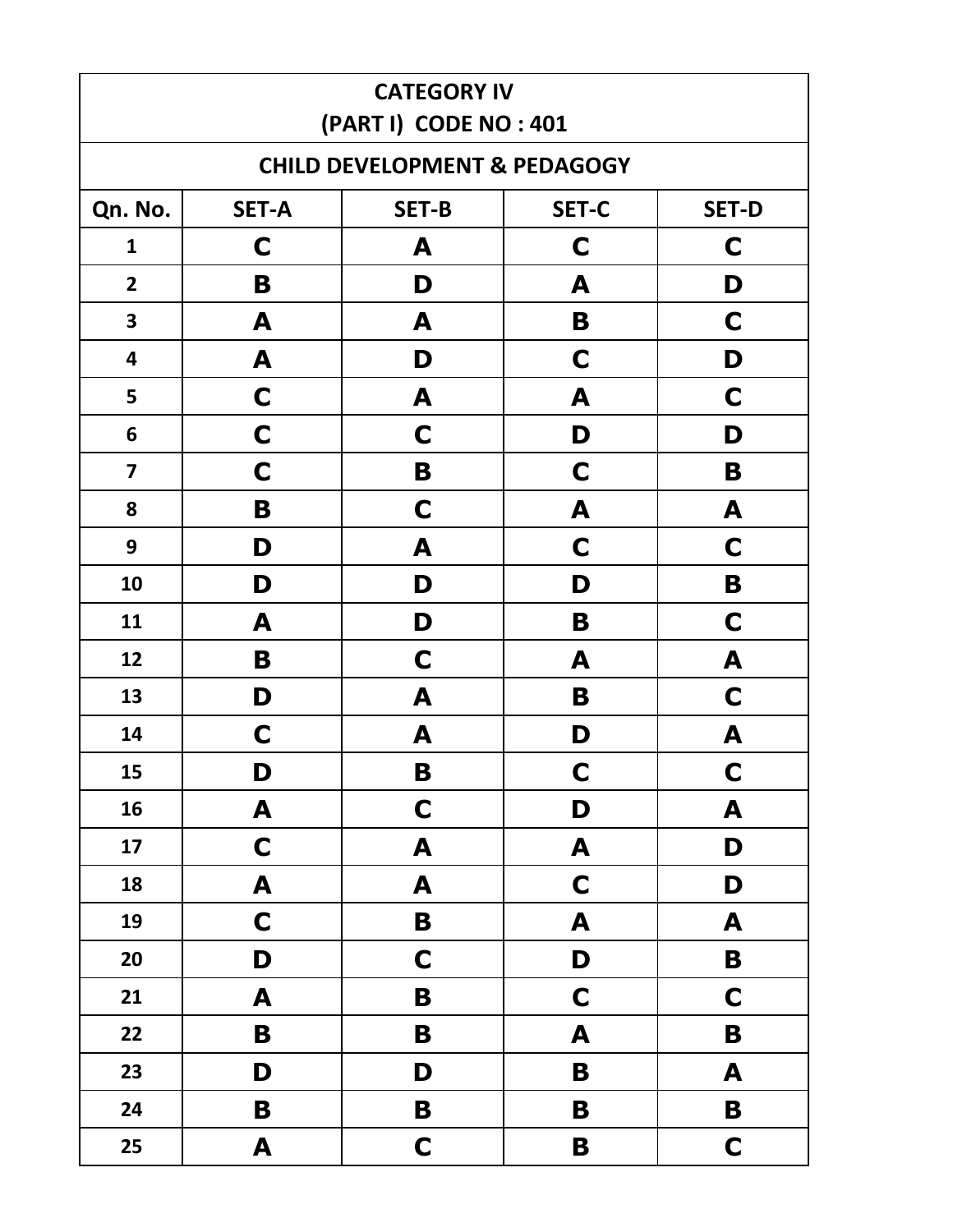| 26      | B            | D                                   | D            | A            |
|---------|--------------|-------------------------------------|--------------|--------------|
| 27      | B            | B                                   | B            | B            |
| 28      | C            | $\mathbf C$                         | $\mathbf C$  | B            |
| 29      | A            | $\mathbf C$                         | A            | D            |
| 30      | $\mathbf C$  | $\mathbf C$                         | $\mathbf C$  | A            |
|         |              | <b>CATEGORY IV</b>                  |              |              |
|         |              | (PART II) CODE NO : 402 (MALAYALAM) |              |              |
| Qn. No. | <b>SET-A</b> | <b>SET-B</b>                        | <b>SET-C</b> | <b>SET-D</b> |
| 31      | A            | $\mathbf C$                         | A            | C            |
| 32      | B            | $\mathbf C$                         | B            | C            |
| 33      | $\mathbf C$  | A                                   | $\mathbf C$  | B            |
| 34      | C            | B                                   | $\mathbf C$  | A            |
| 35      | B            | B                                   | D            | C            |
| 36      | D            | C                                   | $\mathbf C$  | D            |
| 37      | C            | D                                   | B            | B            |
| 38      | C            | B                                   | B            | A            |
| 39      | B            | B                                   | D            | B            |
| 40      | D            | A                                   | B            | D            |
| 41      | A            | $\mathbf C$                         | D            | $\mathbf C$  |
| 42      | D            | D                                   | A            | B            |
| 43      | B            | D                                   | $\mathbf C$  | D            |
| 44      | A            | $\mathbf B$                         | A            | B            |
| 45      | D            | D                                   | D            | A            |
| 46      | B            | A                                   | B            | D            |
| 47      | B            | D                                   | B            | B            |
| 48      | A            | $\mathbf B$                         | D            | $\mathbf C$  |
| 49      | D            | A                                   | A            | D            |
| 50      | $\mathbf C$  | $\mathbf C$                         | $\mathbf C$  | A            |
| 51      | D            | $\mathbf B$                         | D            | D            |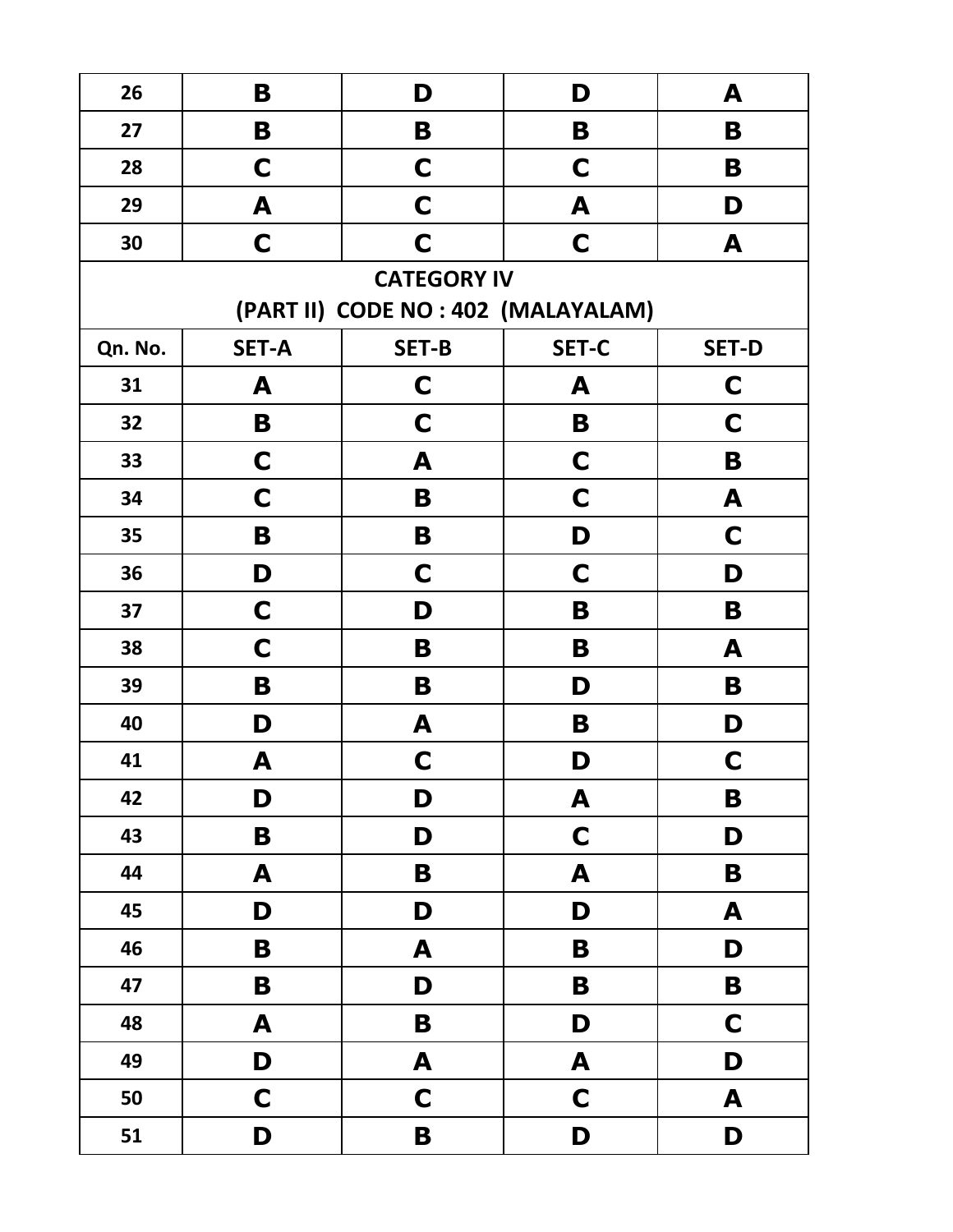| 52      | $\mathsf{C}$ | D                                                       | $\mathbf C$  | $\mathbf C$  |
|---------|--------------|---------------------------------------------------------|--------------|--------------|
| 53      | B            | $\mathbf C$                                             | B            | $\mathbf C$  |
| 54      | $\mathbf C$  | $\mathbf C$                                             | D            | B            |
| 55      | D            | D                                                       | $\mathbf C$  | D            |
| 56      | D            | D                                                       | B            | B            |
| 57      | $\mathbf C$  | B                                                       | $\mathbf C$  | B            |
| 58      | B            | A                                                       | B            | D            |
| 59      | B            | B                                                       | A            | $\mathbf C$  |
| 60      | A            | $\mathbf C$                                             | D            | A            |
| 61      | D            | $\mathbf C$                                             | D            | A            |
| 62      | $\mathbf C$  | $\mathbf C$                                             | $\mathbf C$  | B            |
| 63      | A            | $\mathbf C$                                             | A            | $\mathbf C$  |
| 64      | $\mathbf C$  | B                                                       | B            | $\mathbf C$  |
| 65      | $\mathbf C$  | B                                                       | D            | D            |
| 66      | $\mathbf C$  | B                                                       | $\mathbf C$  | D            |
| 67      | B            | D                                                       | B            | $\mathbf C$  |
| 68      | B            | A                                                       | B            | $\mathbf C$  |
| 69      | B            | D                                                       | $\mathbf C$  | B            |
| 70      | D            | $\mathbf C$                                             | $\mathbf C$  | B            |
|         |              | <b>CATEGORY IV</b><br>(PART II) CODE NO : 402 (ENGLISH) |              |              |
| Qn. No. | <b>SET-A</b> | <b>SET-B</b>                                            | <b>SET-C</b> | <b>SET-D</b> |
| 31      | Β            | A                                                       | B            | A            |
| 32      | D            | B                                                       | D            | B            |
| 33      | A            | B                                                       | A            | D            |
| 34      | Β            | D                                                       | B            | B            |
| 35      | A            | A                                                       | D            | B            |
| 36      | D            | B                                                       | B            | D            |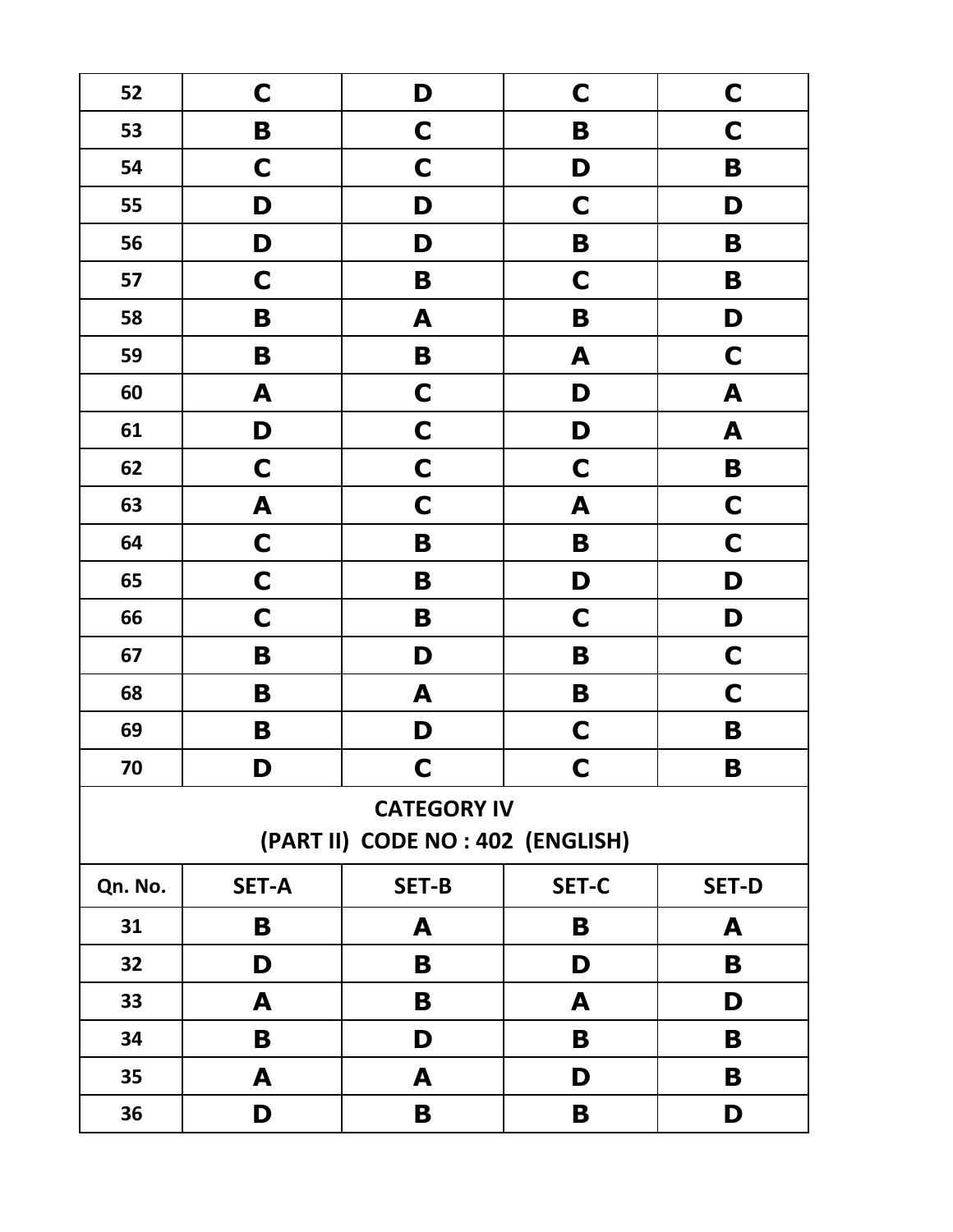| 37 | B                | D                         | A                | A                |
|----|------------------|---------------------------|------------------|------------------|
| 38 | B                | $\mathbf C$               | $\mathbf C$      | D                |
| 39 | B                | B                         | $\mathbf C$      | B                |
| 40 | $\mathbf C$      | D                         | $\mathbf B$      | A                |
| 41 | D                | B                         | A                | $\mathbf B$      |
| 42 | A                | $\mathbf C$               | D                | $\mathbf C$      |
| 43 | $\mathbf C$      | A                         | B                | $\mathbf C$      |
| 44 | $\boldsymbol{A}$ | B                         | A                | B                |
| 45 | $\mathbf C$      | $\mathbf C$               | $\mathbf C$      | A                |
| 46 | B                | A                         | B                | $\mathbf C$      |
| 47 | $\mathbf C$      | $\mathbf C$               | $\mathbf C$      | $\mathbf C$      |
| 48 | $\mathbf C$      | $\mathbf C$               | $\mathbf C$      | B                |
| 49 | $\mathbf C$      | $\mathbf C$               | $\mathbf C$      | $\mathbf C$      |
| 50 | B                | $\mathbf B$               | B                | $\mathbf C$      |
| 51 | B                | D                         | B                | B                |
| 52 | A                | $\mathbf B$               | $\mathbf C$      | A                |
| 53 | D                | $\mathbf C$               | D                | $\mathbf C$      |
| 54 | $\mathbf C$      | A                         | B                | D                |
| 55 | B                | B                         | $\boldsymbol{A}$ | B                |
| 56 | D                | D                         | $\mathbf B$      | $\mathbf B$      |
| 57 | A                | D                         | A                | D                |
| 58 | $\mathbf B$      | $\boldsymbol{\mathsf{A}}$ | D                | D                |
| 59 | D                | $\mathbf B$               | A                | $\mathbf{A}$     |
| 60 | $\boldsymbol{A}$ | $\boldsymbol{\mathsf{A}}$ | D                | $\mathbf{A}$     |
| 61 | D                | $\mathbf C$               | D                | $\mathbf B$      |
| 62 | $\mathbf C$      | $\mathbf B$               | B                | $\mathbf B$      |
| 63 | $\mathbf B$      | $\mathbf B$               | B                | $\boldsymbol{A}$ |
| 64 | $\boldsymbol{A}$ | $\mathbf B$               | B                | $\mathbf B$      |
| 65 | $\mathbf B$      | $\mathbf C$               | D                | D                |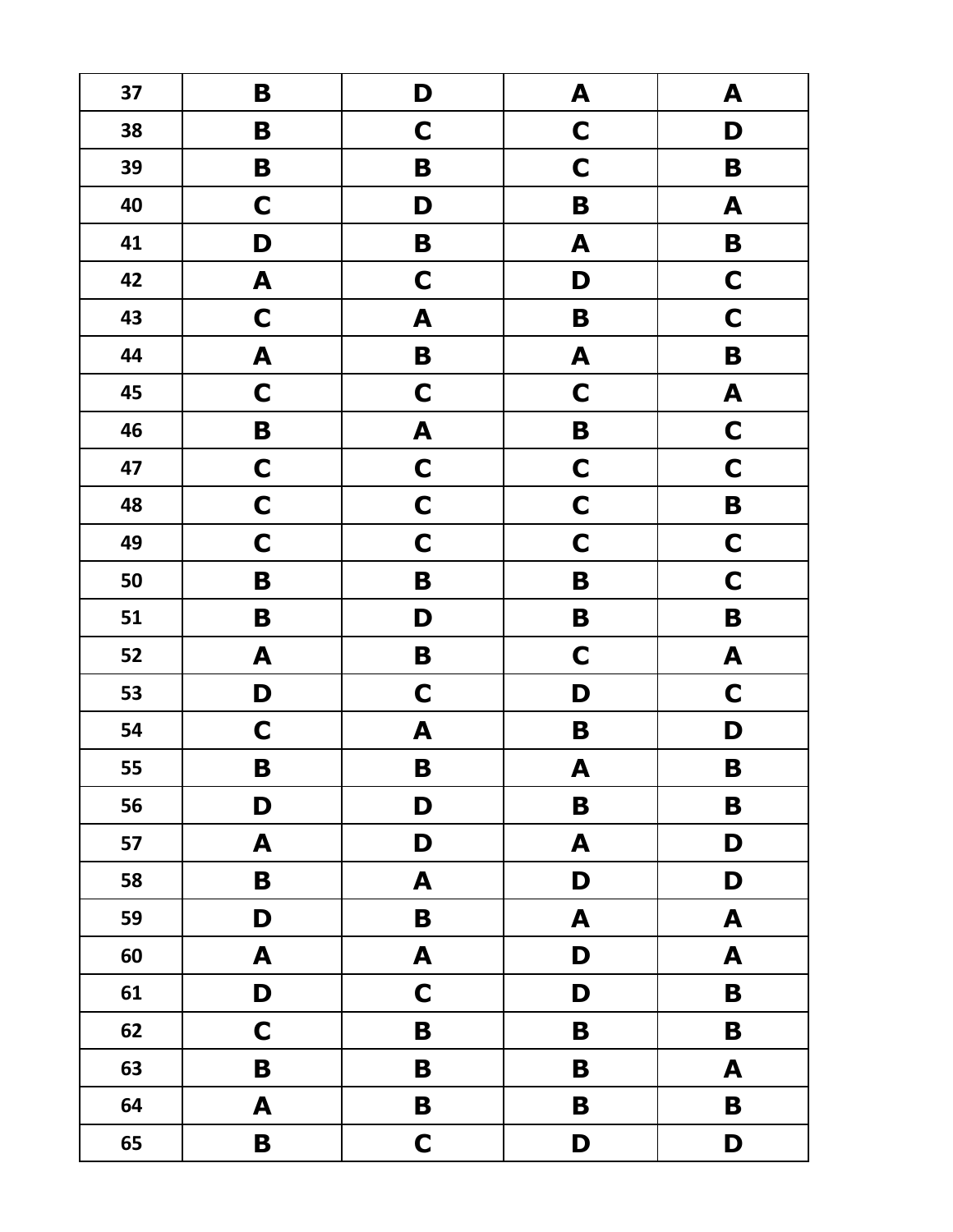| 66      | B            | A                               | B            | D            |
|---------|--------------|---------------------------------|--------------|--------------|
| 67      | A            | D                               | C            | B            |
| 68      | B            | B                               | A            | $\mathbf C$  |
| 69      | $\mathbf C$  | D                               | $\mathbf C$  | A            |
| 70      | D            | A                               | A            | $\mathbf C$  |
|         |              | <b>CATEGORY IV</b>              |              |              |
|         |              | (PART II) CODE NO : 403 (TAMIL) |              |              |
| Qn. No. | <b>SET-A</b> | <b>SET-B</b>                    | <b>SET-C</b> | <b>SET-D</b> |
| 31      | B            | B                               | $\mathbf C$  | D            |
| 32      | A            | C                               | D            | A            |
| 33      | C            | D                               | B            | C            |
| 34      | D            | A                               | $\mathbf C$  | $\mathbf C$  |
| 35      | C            | C                               | A            | B            |
| 36      | B            | $\mathbf C$                     | $\mathbf C$  | B            |
| 37      | B            | D                               | $\mathbf C$  | C            |
| 38      | C            | B                               | B            | B            |
| 39      | D            | C                               | D            | C            |
| 40      | C            | B                               | B            | D            |
| 41      | D            | $\mathbf C$                     | A            | $\mathbf C$  |
| 42      | $\mathbf C$  | B                               | $\mathbf C$  | D            |
| 43      | D            | B                               | A            | A            |
| 44      | B            | B                               | $\mathbf C$  | D            |
| 45      | A            | B                               | A            | D            |
| 46      | $\mathbf B$  | $\mathbf C$                     | A            | B            |
| 47      | A            | $\mathbf C$                     | D            | B            |
| 48      | $\mathbf B$  | $\pmb{\mathsf{A}}$              | A            | A            |
| 49      | A            | $\mathbf C$                     | B            | $\mathbf B$  |
| 50      | B            | D                               | A            | A            |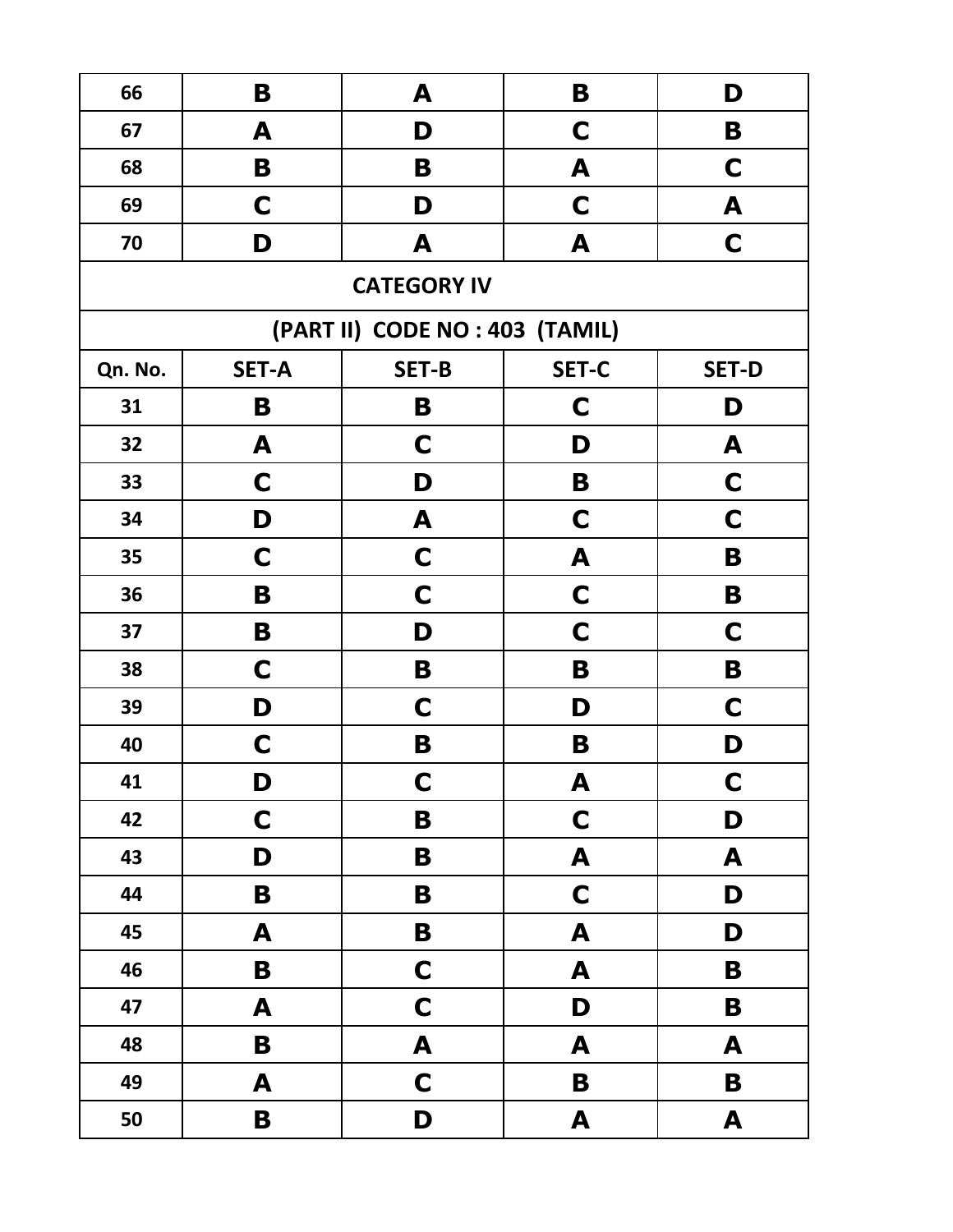| 51      | D                                     | A                  | $\mathbf C$  | A                |  |
|---------|---------------------------------------|--------------------|--------------|------------------|--|
| 52      | B                                     | A                  | $\mathbf C$  | $\boldsymbol{A}$ |  |
| 53      | B                                     | A                  | A            | $\mathbf C$      |  |
| 54      | D                                     | B                  | A            | B                |  |
| 55      | B                                     | A                  | D            | A                |  |
| 56      | D                                     | D                  | B            | D                |  |
| 57      | $\mathbf C$                           | D                  | B            | A                |  |
| 58      | A                                     | A                  | A            | $\boldsymbol{A}$ |  |
| 59      | $\boldsymbol{A}$                      | A                  | B            | $\boldsymbol{A}$ |  |
| 60      | $\boldsymbol{A}$                      | B                  | B            | $\mathbf B$      |  |
| 61      | $\boldsymbol{A}$                      | D                  | D            | $\mathbf C$      |  |
| 62      | $\mathbf C$                           | B                  | D            | A                |  |
| 63      | B                                     | A                  | $\mathbf C$  | B                |  |
| 64      | B                                     | B                  | B            | B                |  |
| 65      | $\mathbf C$                           | A                  | B            | D                |  |
| 66      | D                                     | A                  | D            | B                |  |
| 67      | $\mathbf C$                           | D                  | A            | B                |  |
| 68      | A                                     | B                  | D            | $\mathbf C$      |  |
| 69      | A                                     | D                  | B            | D                |  |
| 70      | A                                     | C                  | B            | $\mathbf C$      |  |
|         |                                       | <b>CATEGORY IV</b> |              |                  |  |
|         | <b>CODE NO: 404 (PART II) KANNADA</b> |                    |              |                  |  |
| Qn. No. | <b>SET-A</b>                          | <b>SET-B</b>       | <b>SET-C</b> | <b>SET-D</b>     |  |
| 31      | $\mathbf C$                           | $\mathbf C$        | A            | C                |  |
| 32      | B                                     | B                  | B            | A                |  |
| 33      | D                                     | $\mathbf C$        | D            | D                |  |
| 34      | A                                     | D                  | C            | B                |  |
| 35      | C                                     | A                  | C            | C                |  |
| 36      | Β                                     | B                  | B            | A                |  |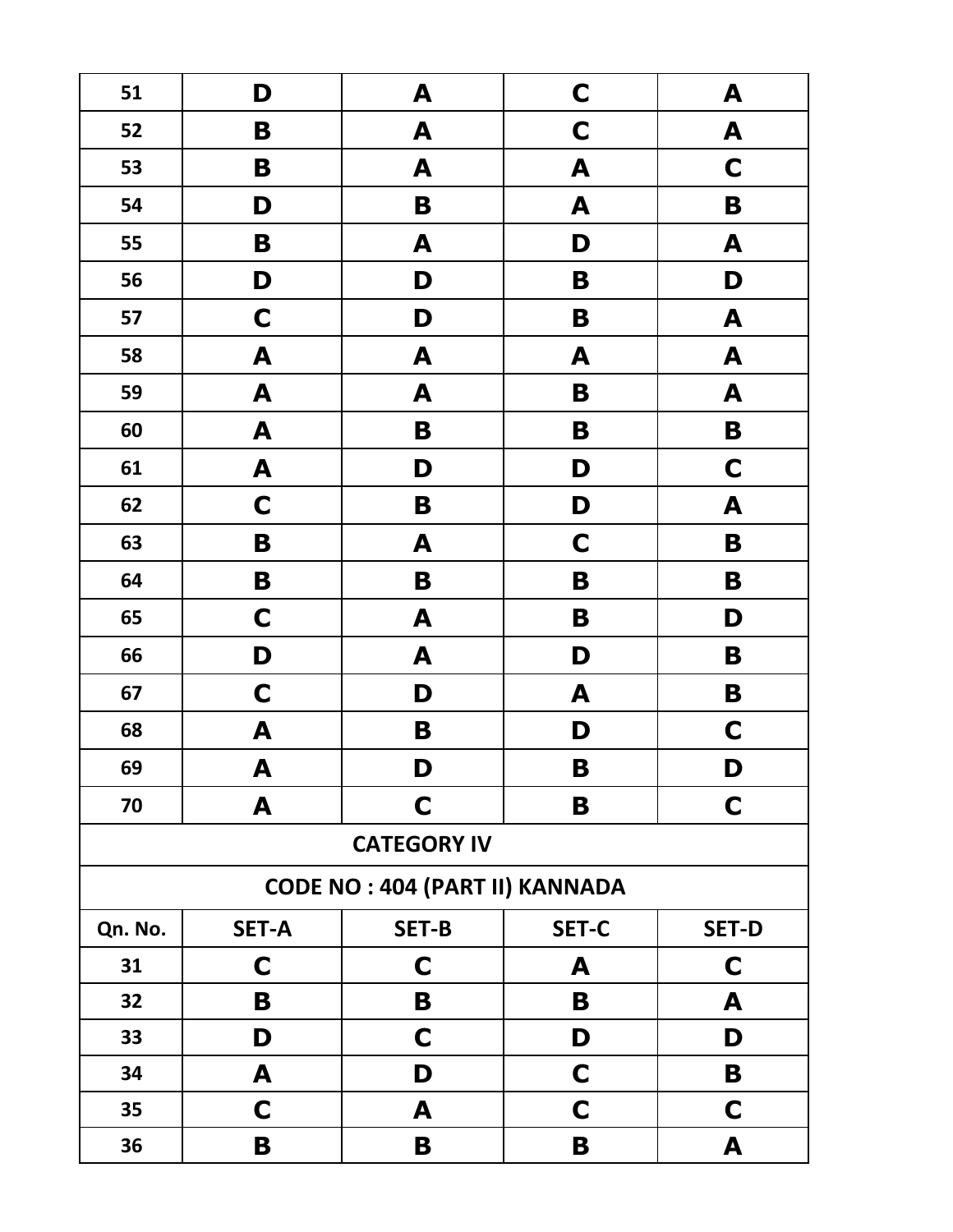| 37 | A                | $\mathbf B$      | A                         | A                         |
|----|------------------|------------------|---------------------------|---------------------------|
| 38 | $\mathbf B$      | $\mathbf C$      | $\mathbf C$               | $\mathbf C$               |
| 39 | $\mathbf C$      | A                | A                         | B                         |
| 40 | $\boldsymbol{A}$ | A                | B                         | B                         |
| 41 | $\blacktriangle$ | $\mathbf C$      | $\mathbf C$               | $\mathbf C$               |
| 42 | A                | $\mathbf B$      | A                         | $\mathbf B$               |
| 43 | $\mathbf C$      | D                | $\boldsymbol{\mathsf{A}}$ | B                         |
| 44 | $\mathbf C$      | D                | $\mathbf C$               | B                         |
| 45 | $\mathbf B$      | D                | $\mathbf B$               | A                         |
| 46 | A                | $\mathbf C$      | D                         | $\boldsymbol{A}$          |
| 47 | $\mathbf C$      | A                | $\boldsymbol{\mathsf{A}}$ | $\boldsymbol{\mathsf{A}}$ |
| 48 | $\mathbf C$      | $\mathbf B$      | A                         | $\mathbf C$               |
| 49 | $\mathbf C$      | $\mathbf C$      | $\mathbf C$               | A                         |
| 50 | $\mathbf B$      | D                | $\mathbf C$               | $\mathbf C$               |
| 51 | $\mathbf B$      | A                | B                         | $\mathbf C$               |
| 52 | $\mathbf C$      | $\mathbf C$      | $\mathbf C$               | D                         |
| 53 | $\mathbf C$      | $\mathbf C$      | $\mathbf C$               | $\mathbf B$               |
| 54 | D                | $\mathbf C$      | B                         | ${\bf A}$                 |
| 55 | B                | A                | B                         | D                         |
| 56 | D                | $\mathbf C$      | D                         | $\mathbf C$               |
| 57 | A                | $\blacktriangle$ | $\mathbf C$               | A                         |
| 58 | B                | D                | $\mathbf C$               | $\mathbf B$               |
| 59 | D                | $\mathbf C$      | A                         | $\mathbf C$               |
| 60 | D                | B                | D                         | $\mathbf B$               |
| 61 | B                | B                | B                         | $\boldsymbol{A}$          |
| 62 | $\mathbf C$      | $\mathbf C$      | A                         | D                         |
| 63 | A                | A                | A                         | $\mathbf C$               |
| 64 | D                | $\mathbf B$      | $\mathbf B$               | $\mathbf C$               |
| 65 | $\mathbf C$      | A                | $\mathbf C$               | $\mathbf C$               |
| 66 | A                | A                | D                         | D                         |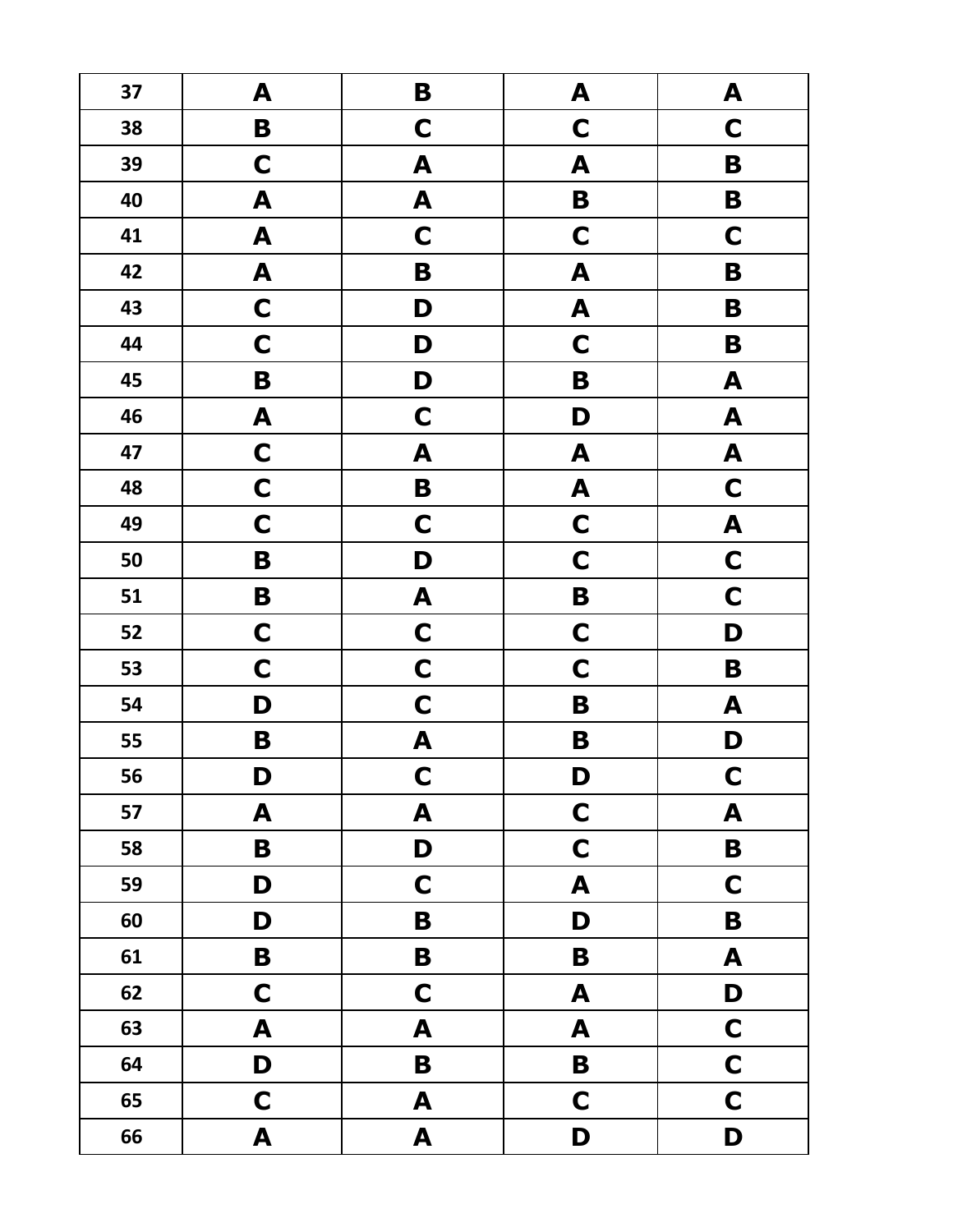| 67      | A            | B                                     | B                | D                |
|---------|--------------|---------------------------------------|------------------|------------------|
| 68      | A            | B                                     | D                | B                |
| 69      | B            | A                                     | A                | A                |
| 70      | C            | C                                     | $\mathbf C$      | $\mathbf C$      |
|         |              | <b>CATEGORY IV</b>                    |                  |                  |
|         |              | <b>CODE NO: 405 (PART III) ARABIC</b> |                  |                  |
| Qn. No. | <b>SET-A</b> | <b>SET-B</b>                          | <b>SET-C</b>     | <b>SET-D</b>     |
| 71      | A            | C                                     | $\mathbf C$      | B                |
| 72      | C            | D                                     | B                | $\mathbf C$      |
| 73      | D            | B                                     | B                | D                |
| 74      | B            | B                                     | D                | $\mathbf C$      |
| 75      | C            | A                                     | A                | B                |
| 76      | B            | C                                     | C                | A                |
| 77      | C            | D                                     | B                | C                |
| 78      | B            | B                                     | $\mathbf C$      | D                |
| 79      | D            | C                                     | $\mathbf C$      | C                |
| 80      | C            | $\mathbf C$                           | D                | B                |
| 81      | C            | $\mathbf C$                           | A                | C                |
| 82      | A            | C                                     | C                | B                |
| 83      | A            | $\mathbf C$                           | $\mathbf C$      | A                |
| 84      | A            | B                                     | A                | $\mathbf B$      |
| 85      | $\mathbf C$  | A                                     | $\mathbf C$      | $\mathbf C$      |
| 86      | B            | $\mathbf C$                           | $\mathbf C$      | $\mathbf C$      |
| 87      | $\mathbf C$  | $\mathbf B$                           | $\mathbf C$      | D                |
| 88      | A            | $\mathbf C$                           | $\boldsymbol{A}$ | $\boldsymbol{A}$ |
| 89      | $\mathbf C$  | D                                     | $\mathbf C$      | $\mathbf C$      |
| 90      | D            | $\mathbf C$                           | $\mathbf C$      | $\mathbf C$      |
| 91      | $\mathbf B$  | A                                     | A                | A                |
| 92      | $\mathbf C$  | $\mathbf C$                           | D                | $\mathbf C$      |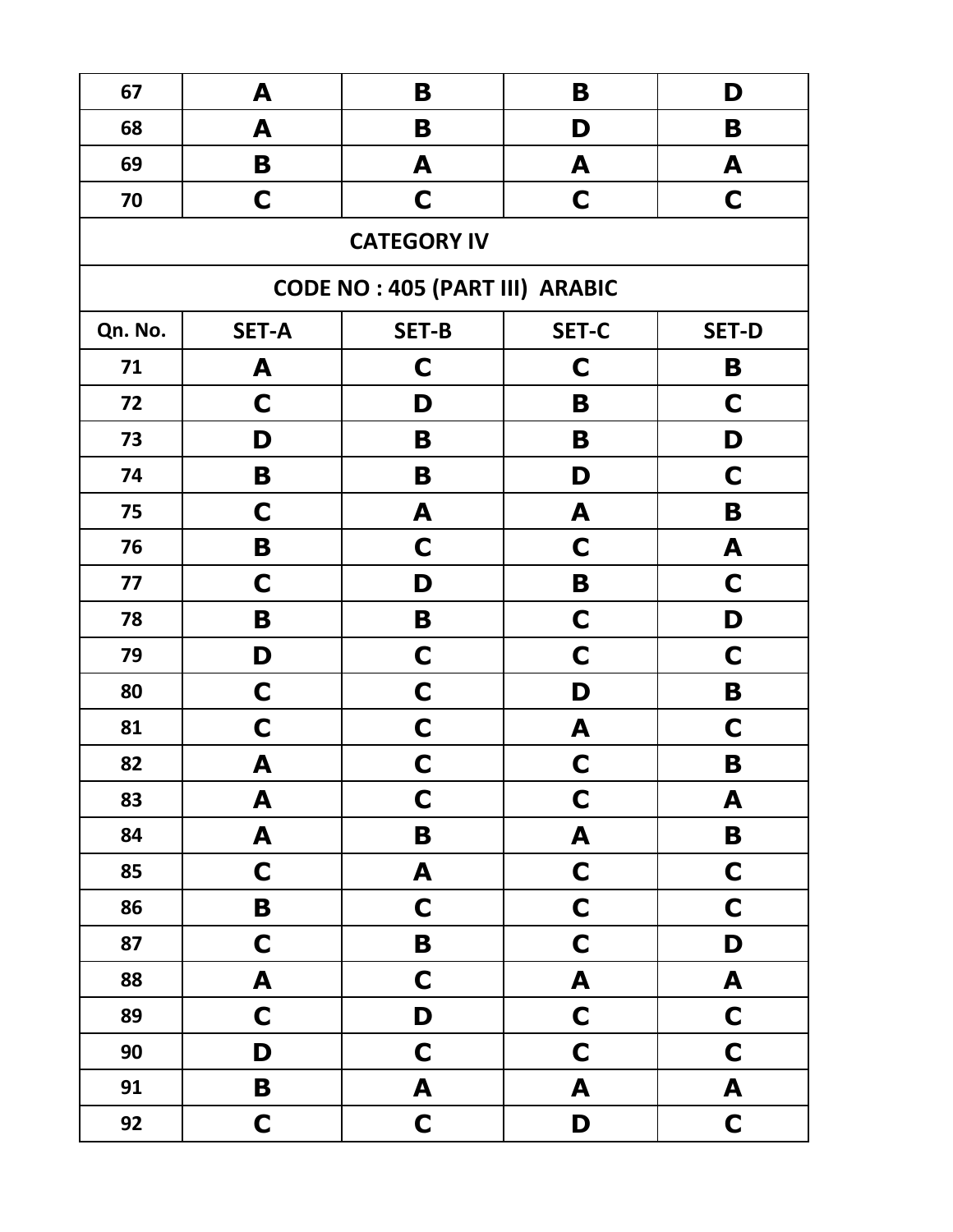| 93  | D                | A           | B           | D                |
|-----|------------------|-------------|-------------|------------------|
| 94  | $\mathbf C$      | A           | B           | A                |
| 95  | $\mathbf C$      | D           | D           | $\mathbf C$      |
| 96  | $\mathbf C$      | A           | A           | $\mathbf C$      |
| 97  | $\mathbf C$      | D           | $\mathbf C$ | $\boldsymbol{A}$ |
| 98  | D                | A           | D           | $\boldsymbol{A}$ |
| 99  | A                | $\mathbf B$ | B           | D                |
| 100 | B                | B           | $\mathbf C$ | B                |
| 101 | D                | $\mathbf C$ | $\mathbf C$ | $\mathbf C$      |
| 102 | A                | $\mathbf C$ | A           | A                |
| 103 | A                | D           | D           | B                |
| 104 | B                | $\mathbf C$ | $\mathbf C$ | $\mathbf C$      |
| 105 | D                | A           | B           | B                |
| 106 | B                | A           | D           | B                |
| 107 | A                | $\mathbf C$ | D           | A                |
| 108 | $\mathbf C$      | D           | B           | A                |
| 109 | D                | A           | A           | A                |
| 110 | $\mathbf C$      | $\mathbf C$ | D           | D                |
| 111 | A                | B           | A           | $\mathbf C$      |
| 112 | B                | B           | C           | B                |
| 113 | $\mathbf B$      | B           | A           | D                |
| 114 | C                | $\mathbf C$ | B           | D                |
| 115 | B                | D           | A           | A                |
| 116 | $\mathbf C$      | $\mathbf C$ | $\mathbf C$ | $\mathbf C$      |
| 117 | D                | A           | B           | $\mathbf C$      |
| 118 | A                | B           | B           | D                |
| 119 | $\mathbf C$      | A           | A           | B                |
| 120 | $\boldsymbol{A}$ | D           | $\mathbf C$ | $\mathbf C$      |
| 121 | $\mathbf C$      | $\mathsf B$ | $\mathsf B$ | $\mathbf C$      |
| 122 | $\mathbf C$      | D           | A           | $\mathbf B$      |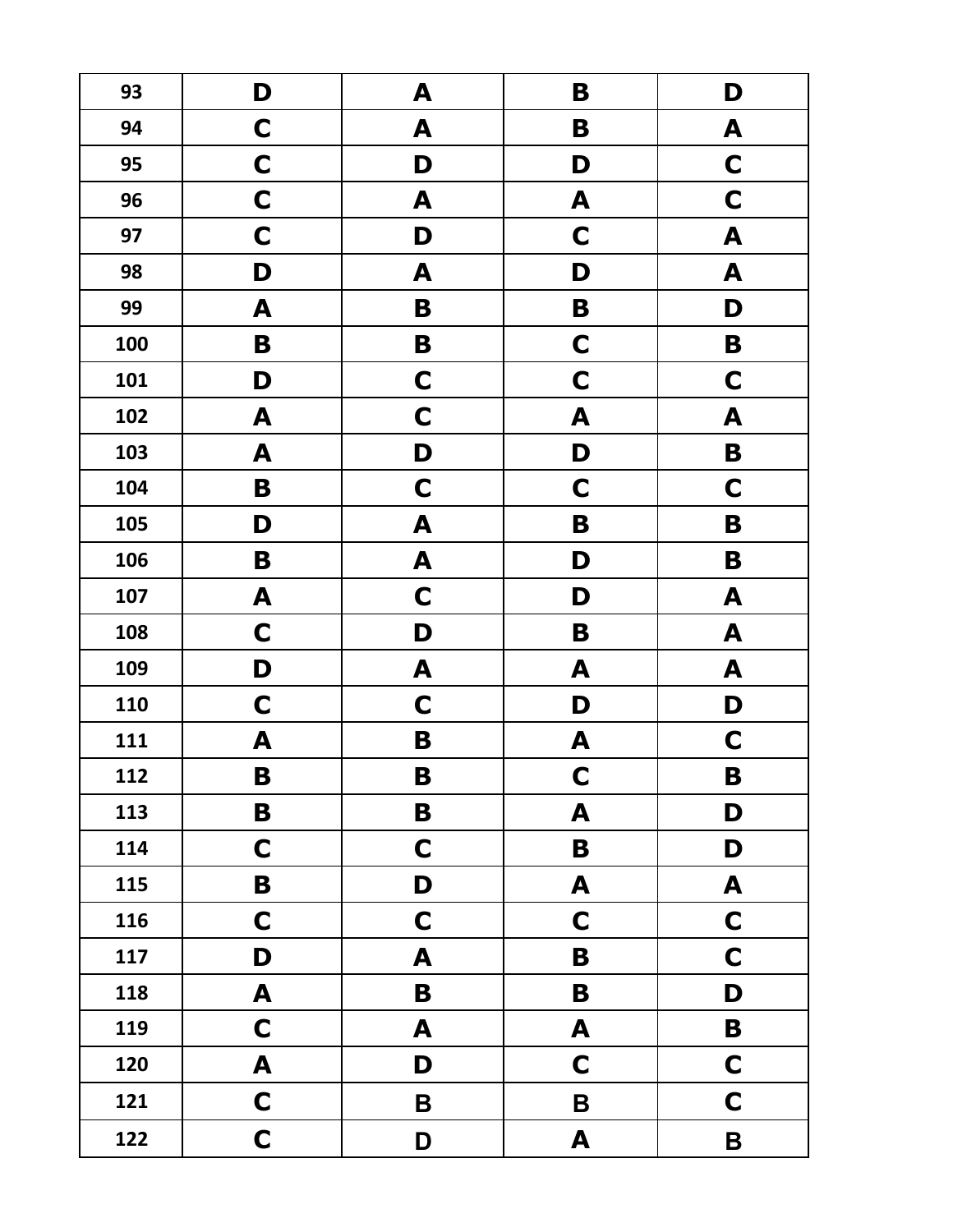| 123 | C           | B                  | D           | A           |
|-----|-------------|--------------------|-------------|-------------|
| 124 | D           | D                  | D           | D           |
| 125 | D           | $\mathbf C$        | D           | $\mathbf C$ |
| 126 | B           | A                  | A           | A           |
| 127 | $\mathbf C$ | $\mathbf C$        | $\mathbf C$ | B           |
| 128 | B           | A                  | $\mathbf C$ | B           |
| 129 | D           | A                  | D           | A           |
| 130 | $\mathbf C$ | A                  | B           | D           |
| 131 | D           | $\mathbf C$        | A           | $\mathbf C$ |
| 132 | $\mathbf C$ | B                  | $\mathbf C$ | $\mathbf C$ |
| 133 | $\mathbf C$ | A                  | B           | B           |
| 134 | $\mathbf C$ | $\mathbf C$        | $\mathbf C$ | $\mathbf C$ |
| 135 | A           | B                  | A           | B           |
| 136 | A           | B                  | $\mathbf C$ | $\mathbf C$ |
| 137 | B           | $\mathbf C$        | $\mathbf C$ | D           |
| 138 | D           | $\mathbf C$        | B           | A           |
| 139 | $\mathbf C$ | D                  | $\mathbf C$ | D           |
| 140 | D           | B                  | D           | D           |
| 141 | D           | D                  | B           | A           |
| 142 | A           | D                  | D           | $\mathbf B$ |
| 143 | A           | $\mathbf C$        | $\mathbf C$ | $\mathbf C$ |
| 144 | B           | D                  | $\mathbf C$ | D           |
| 145 | $\mathbf C$ | D                  | B           | B           |
| 146 | A           | $\mathbf C$        | B           | $\mathbf C$ |
| 147 | B           | B                  | A           | D           |
| 148 | A           | $\mathbf C$        | A           | A           |
| 149 | B           | $\mathbf C$        | $\mathbf C$ | $\mathbf C$ |
| 150 | B           | A                  | D           | $\mathbf C$ |
|     |             | <b>CATEGORY IV</b> |             |             |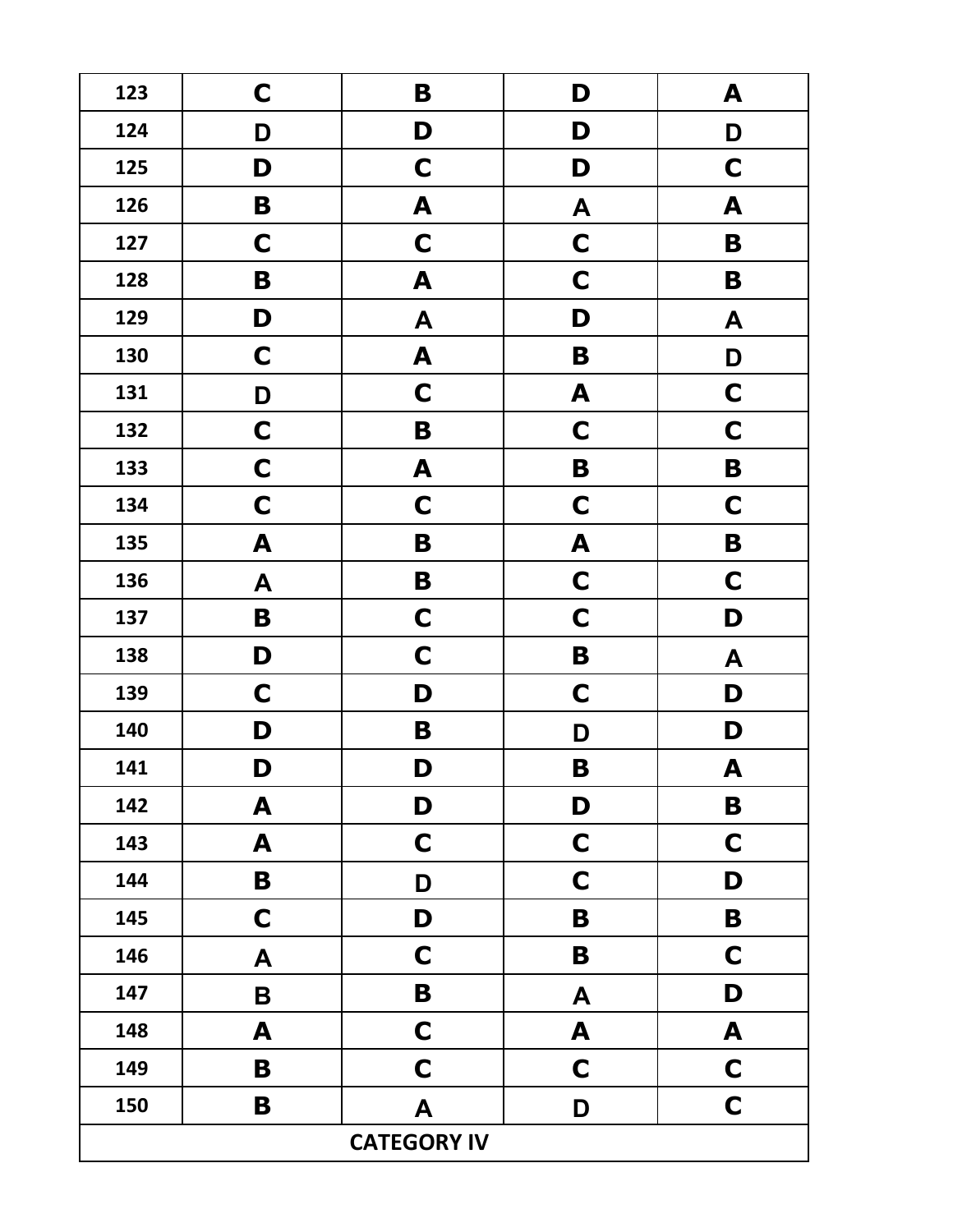| <b>CODE NO: 406 (PART III) URDU</b> |                  |                  |             |                  |
|-------------------------------------|------------------|------------------|-------------|------------------|
| Qn. No.                             | <b>SET-A</b>     | <b>SET-B</b>     | SET-C       | <b>SET-D</b>     |
| 71                                  | $\mathbf C$      | $\mathbf C$      | B           | D                |
| 72                                  | A                | C                | A           | C                |
| 73                                  | D                | A                | B           | B                |
| 74                                  | B                | D                | $\mathbf C$ | C                |
| 75                                  | A                | D                | $\mathbf C$ | A                |
| 76                                  | $\mathbf C$      | D                | $\mathbf C$ | C                |
| 77                                  | B                | D                | $\mathbf C$ | B                |
| 78                                  | D                | C                | A           | C                |
| 79                                  | B                | $\mathbf C$      | D           | B                |
| 80                                  | B                | $\mathbf C$      | B           | $\mathbf C$      |
| 81                                  | A                | $\mathbf C$      | D           | B                |
| 82                                  | D                | A                | $\mathbf C$ | $\mathbf C$      |
| 83                                  | A                | A                | B           | D                |
| 84                                  | D                | B                | $\mathbf C$ | $\mathbf C$      |
| 85                                  | B                | D                | $\mathbf C$ | D                |
| 86                                  | B                | $\mathbf C$      | D           | $\mathbf C$      |
| 87                                  | A                | D                | $\mathbf C$ | $\mathbf C$      |
| 88                                  | D                | D                | $\mathbf C$ | D                |
| 89                                  | $\mathbf C$      | D                | A           | D                |
| 90                                  | D                | $\mathbf C$      | B           | $\mathbf C$      |
| 91                                  | $\mathbf C$      | A                | D           | $\mathbf{A}$     |
| 92                                  | B                | $\mathbf B$      | D           | $\mathbf{A}$     |
| 93                                  | $\boldsymbol{A}$ | $\blacktriangle$ | D           | D                |
| 94                                  | $\mathbf C$      | $\mathbf C$      | D           | $\mathbf C$      |
| 95                                  | $\mathbf C$      | $\mathbf C$      | $\mathbf C$ | D                |
| 96                                  | $\mathbf B$      | $\mathbf C$      | A           | D                |
| 97                                  | D                | $\mathbf C$      | D           | $\blacktriangle$ |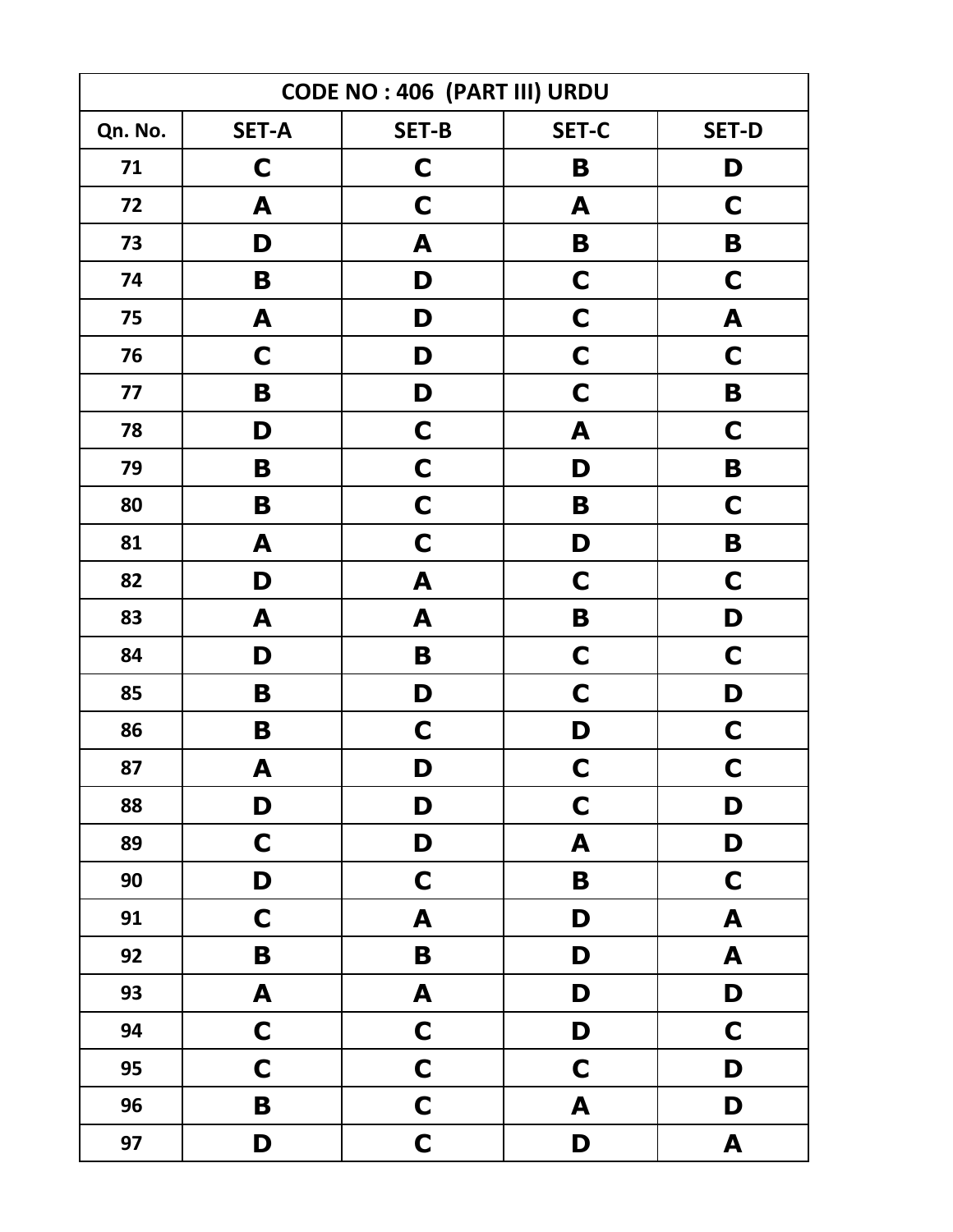| 98  | C           | B                | $\mathbf C$ | B                |
|-----|-------------|------------------|-------------|------------------|
| 99  | $\mathbf C$ | D                | $\mathbf C$ | B                |
| 100 | $\mathbf C$ | D                | B           | B                |
| 101 | C           | $\mathbf C$      | $\mathbf C$ | D                |
| 102 | D           | A                | D           | C                |
| 103 | $\mathbf C$ | A                | $\mathbf C$ | B                |
| 104 | $\mathbf C$ | B                | D           | B                |
| 105 | $\mathbf C$ | D                | $\mathbf C$ | $\mathbf C$      |
| 106 | A           | B                | $\mathbf C$ | A                |
| 107 | A           | A                | A           | D                |
| 108 | D           | A                | D           | $\mathbf C$      |
| 109 | $\mathbf C$ | D                | A           | $\mathbf C$      |
| 110 | B           | $\mathbf C$      | B           | D                |
| 111 | A           | $\mathbf C$      | A           | A                |
| 112 | D           | B                | A           | B                |
| 113 | A           | A                | A           | A                |
| 114 | $\mathbf C$ | B                | B           | B                |
| 115 | A           | A                | A           | A                |
| 116 | B           | B                | B           | A                |
| 117 | D           | $\mathbf C$      | B           | $\blacktriangle$ |
| 118 | D           | $\mathbf B$      | D           | $\mathbf C$      |
| 119 | B           | B                | B           | D                |
| 120 | $\mathbf C$ | B                | A           | $\blacktriangle$ |
| 121 | D           | $\mathbf C$      | A           | $\mathbf B$      |
| 122 | D           | D                | B           | $\mathbf C$      |
| 123 | D           | $\blacktriangle$ | B           | B                |
| 124 | D           | $\mathbf C$      | A           | $\mathbf B$      |
| 125 | A           | A                | D           | $\mathbf C$      |
| 126 | B           | $\mathbf C$      | $\mathbf C$ | D                |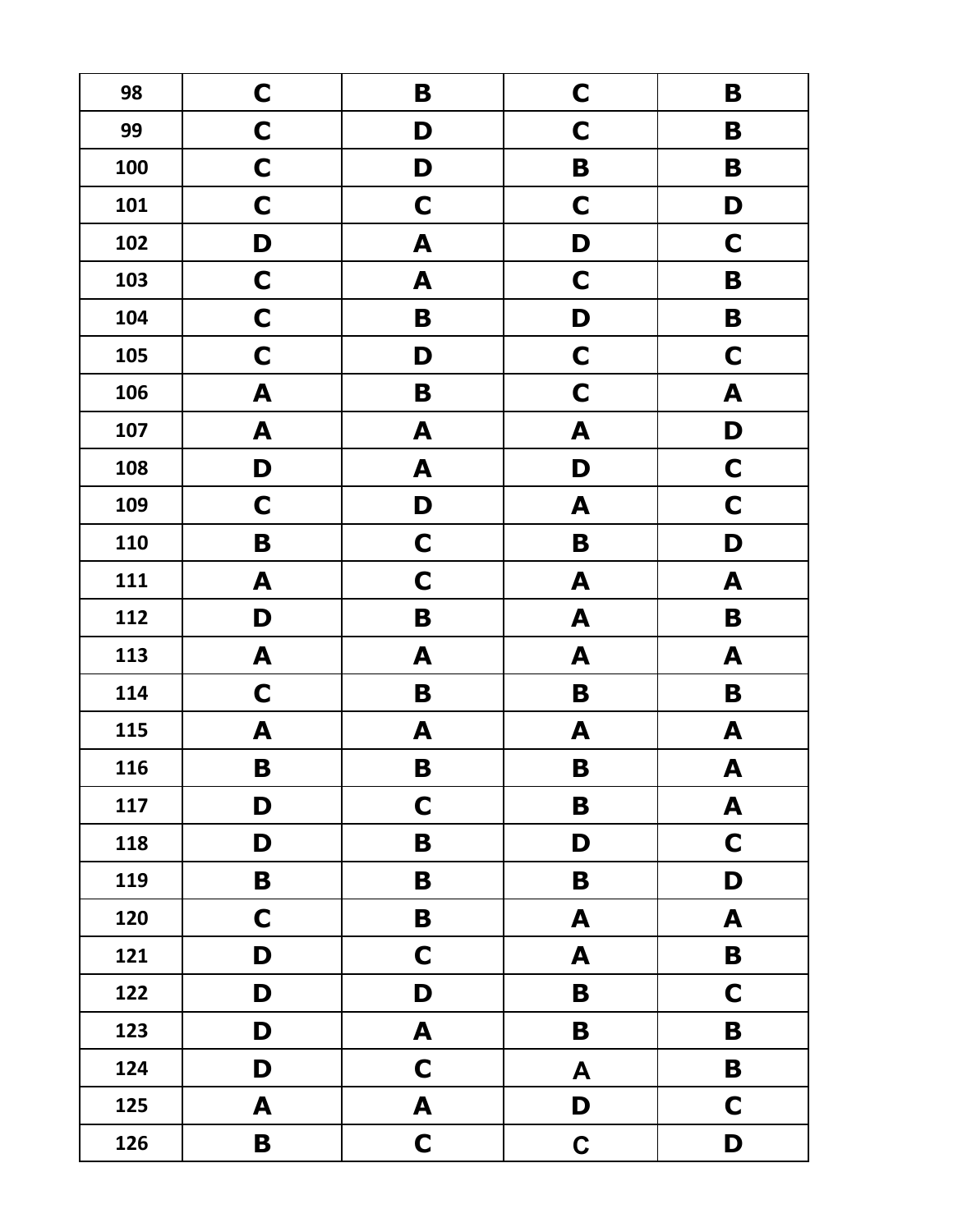| 127     | $\mathbf C$        | B                                       | $\mathbf C$  | A            |  |
|---------|--------------------|-----------------------------------------|--------------|--------------|--|
| 128     | D                  | $\mathbf C$                             | B            | D            |  |
| 129     | A                  | A                                       | $\mathbf C$  | B            |  |
| 130     | B                  | D                                       | D            | A            |  |
| 131     | D                  | A                                       | A            | D            |  |
| 132     | D                  | C                                       | C            | A            |  |
| 133     | $\mathbf C$        | A                                       | A            | $\mathbf C$  |  |
| 134     | B                  | D                                       | B            | A            |  |
| 135     | D                  | A                                       | B            | $\mathbf C$  |  |
| 136     | C                  | D                                       | D            | D            |  |
| 137     | C                  | B                                       | D            | $\mathsf{C}$ |  |
| 138     | A                  | A                                       | A            | A            |  |
| 139     | B                  | B                                       | D            | $\mathbf C$  |  |
| 140     | A                  | A                                       | B            | D            |  |
| 141     | B                  | D                                       | B            | B            |  |
| 142     | A                  | A                                       | $\mathbf C$  | A            |  |
| 143     | A                  | B                                       | A            | B            |  |
| 144     | A                  | $\mathbf C$                             | $\mathbf C$  | D            |  |
| 145     | $\mathbf C$        | B                                       | D            | D            |  |
| 146     | $\mathbf C$        | D                                       | D            | A            |  |
| 147     | B                  | B                                       | A            | B            |  |
| 148     | A                  | B                                       | D            | A            |  |
| 149     | B                  | D                                       | A            | A            |  |
| 150     | A                  | D                                       | A            | D            |  |
|         | <b>CATEGORY IV</b> |                                         |              |              |  |
|         |                    | <b>CODE NO: 407 (PART III) SANSKRIT</b> |              |              |  |
| Qn. No. | <b>SET-A</b>       | <b>SET-B</b>                            | <b>SET-C</b> | <b>SET-D</b> |  |
| 71      | D                  | D                                       | B            | $\mathbf C$  |  |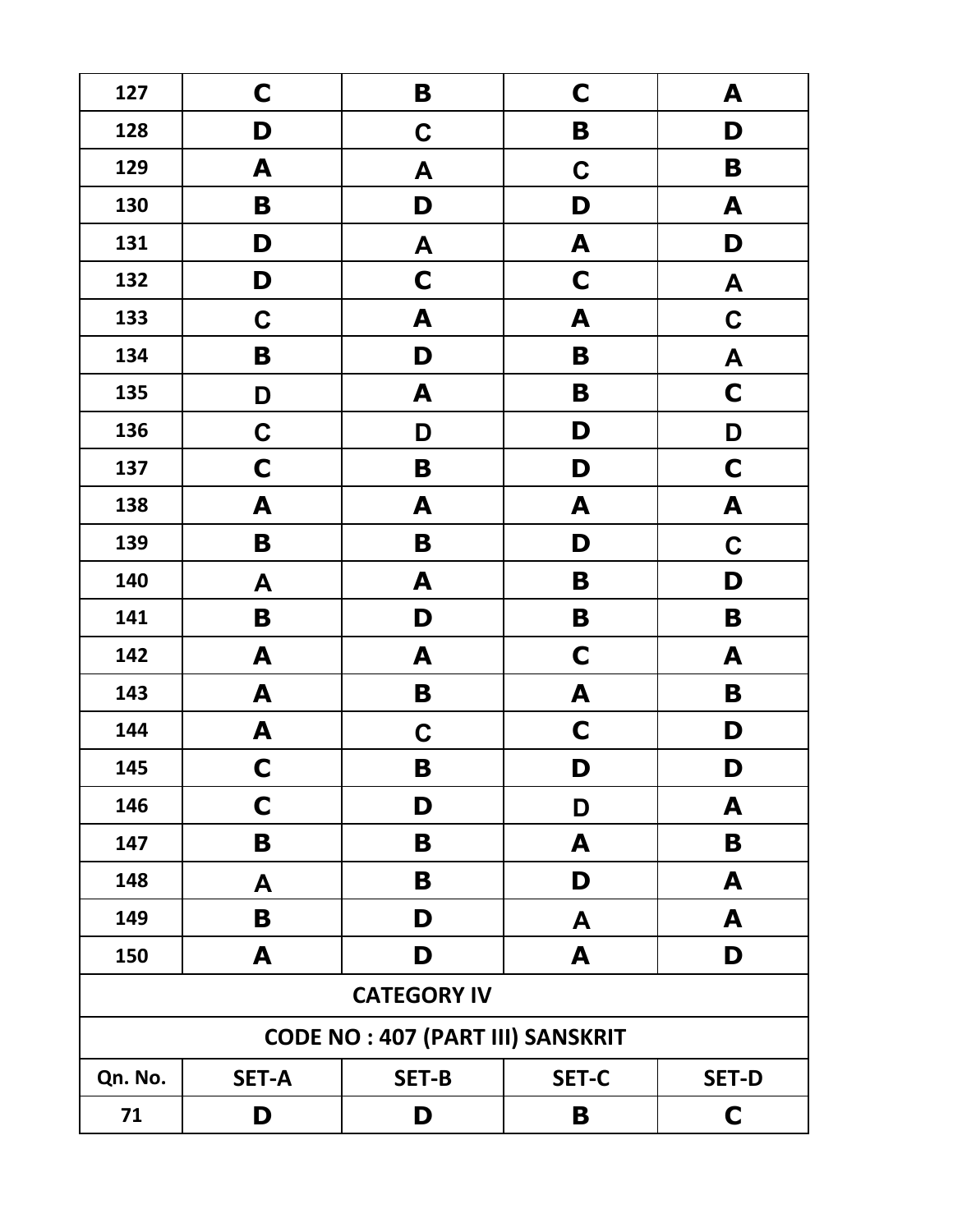| 72  | B                | B                         | D                | D                |
|-----|------------------|---------------------------|------------------|------------------|
| 73  | $\mathbf C$      | $\mathbf C$               | A                | A                |
| 74  | $\boldsymbol{A}$ | A                         | $\mathbf C$      | $\mathbf B$      |
| 75  | $\mathbf C$      | $\mathbf C$               | A                | $\boldsymbol{A}$ |
| 76  | D                | A                         | A                | $\boldsymbol{A}$ |
| 77  | A                | A                         | D                | D                |
| 78  | A                | D                         | $\mathbf C$      | $\mathbf C$      |
| 79  | B                | D                         | B                | B                |
| 80  | B                | A                         | A                | B                |
| 81  | A                | B                         | D                | D                |
| 82  | D                | B                         | B                | A                |
| 83  | D                | A                         | A                | D                |
| 84  | D                | $\mathbf C$               | A                | A                |
| 85  | D                | B                         | D                | $\mathbf C$      |
| 86  | A                | A                         | D                | A                |
| 87  | B                | $\mathbf C$               | B                | $\mathbf C$      |
| 88  | A                | D                         | A                | B                |
| 89  | $\mathbf C$      | D                         | $\mathbf C$      | A                |
| 90  | A                | B                         | B                | B                |
| 91  | $\mathbf B$      | $\mathbf C$               | B                | $\mathbf{A}$     |
| 92  | A                | D                         | A                | $\mathbf B$      |
| 93  | $\mathbf B$      | $\boldsymbol{\mathsf{A}}$ | B                | $\mathbf C$      |
| 94  | $\mathbf C$      | $\mathbf C$               | D                | $\mathbf B$      |
| 95  | $\boldsymbol{A}$ | $\boldsymbol{A}$          | $\mathbf B$      | D                |
| 96  | $\boldsymbol{A}$ | $\blacktriangle$          | $\mathbf C$      | $\mathbf B$      |
| 97  | $\boldsymbol{A}$ | $\mathbf B$               | A                | $\mathbf C$      |
| 98  | $\mathbf C$      | $\mathbf C$               | $\blacktriangle$ | $\blacktriangle$ |
| 99  | $\mathbf B$      | $\mathbf B$               | $\mathbf C$      | $\mathbf B$      |
| 100 | $\mathbf C$      | $\mathbf C$               | $\blacktriangle$ | $\mathbf{A}$     |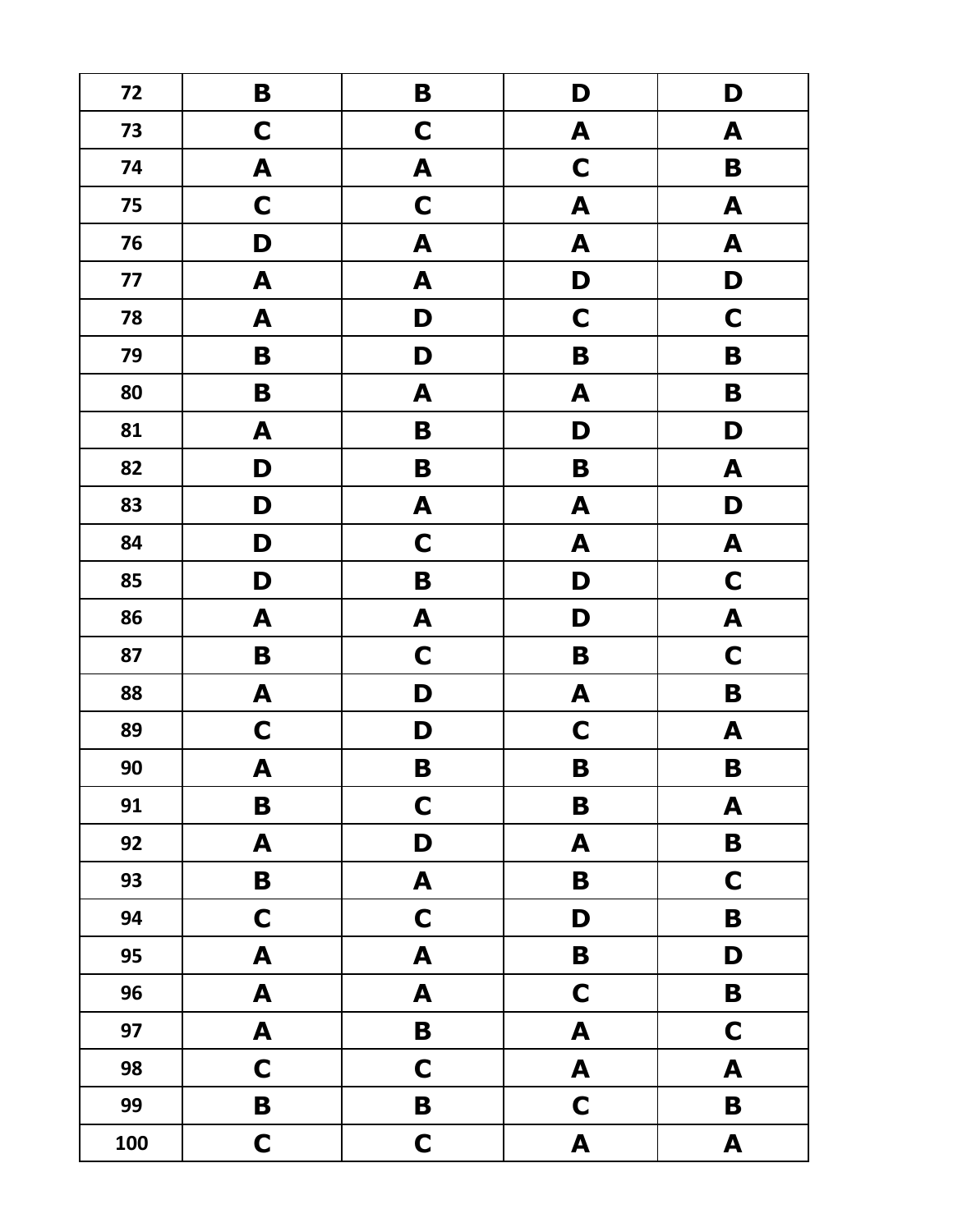| 101 | B                         | B                | B                | B                |
|-----|---------------------------|------------------|------------------|------------------|
| 102 | B                         | $\mathbf C$      | A                | D                |
| 103 | D                         | B                | A                | D                |
| 104 | D                         | A                | A                | A                |
| 105 | B                         | B                | D                | $\mathbf C$      |
| 106 | $\mathbf C$               | D                | B                | A                |
| 107 | B                         | D                | D                | B                |
| 108 | D                         | A                | D                | D                |
| 109 | $\mathbf C$               | A                | A                | B                |
| 110 | $\mathbf C$               | D                | D                | A                |
| 111 | A                         | B                | $\mathbf C$      | A                |
| 112 | A                         | D                | A                | D                |
| 113 | D                         | B                | $\mathbf C$      | $\mathbf C$      |
| 114 | B                         | B                | B                | D                |
| 115 | $\mathbf C$               | A                | $\mathbf C$      | B                |
| 116 | A                         | A                | B                | $\mathbf C$      |
| 117 | B                         | B                | B                | $\mathbf C$      |
| 118 | B                         | A                | $\mathbf C$      | A                |
| 119 | A                         | A                | $\mathbf C$      | B                |
| 120 | $\blacktriangle$          | $\mathbf C$      | B                | $\blacktriangle$ |
| 121 | A                         | A                | D                | $\mathbf C$      |
| 122 | $\mathbf C$               | $\mathbf C$      | $\mathbf C$      | D                |
| 123 | B                         | $\mathbf{D}%$    | B                | $\mathbf B$      |
| 124 | D                         | $\mathbf C$      | A                | $\mathbf C$      |
| 125 | $\boldsymbol{\mathsf{A}}$ | $\blacktriangle$ | D                | B                |
| 126 | $\mathsf B$               | D                | D                | B                |
| 127 | A                         | $\blacktriangle$ | A                | D                |
| 128 | B                         | $\mathbf C$      | $\blacktriangle$ | A                |
| 129 | B                         | B                | $\mathbf C$      | D                |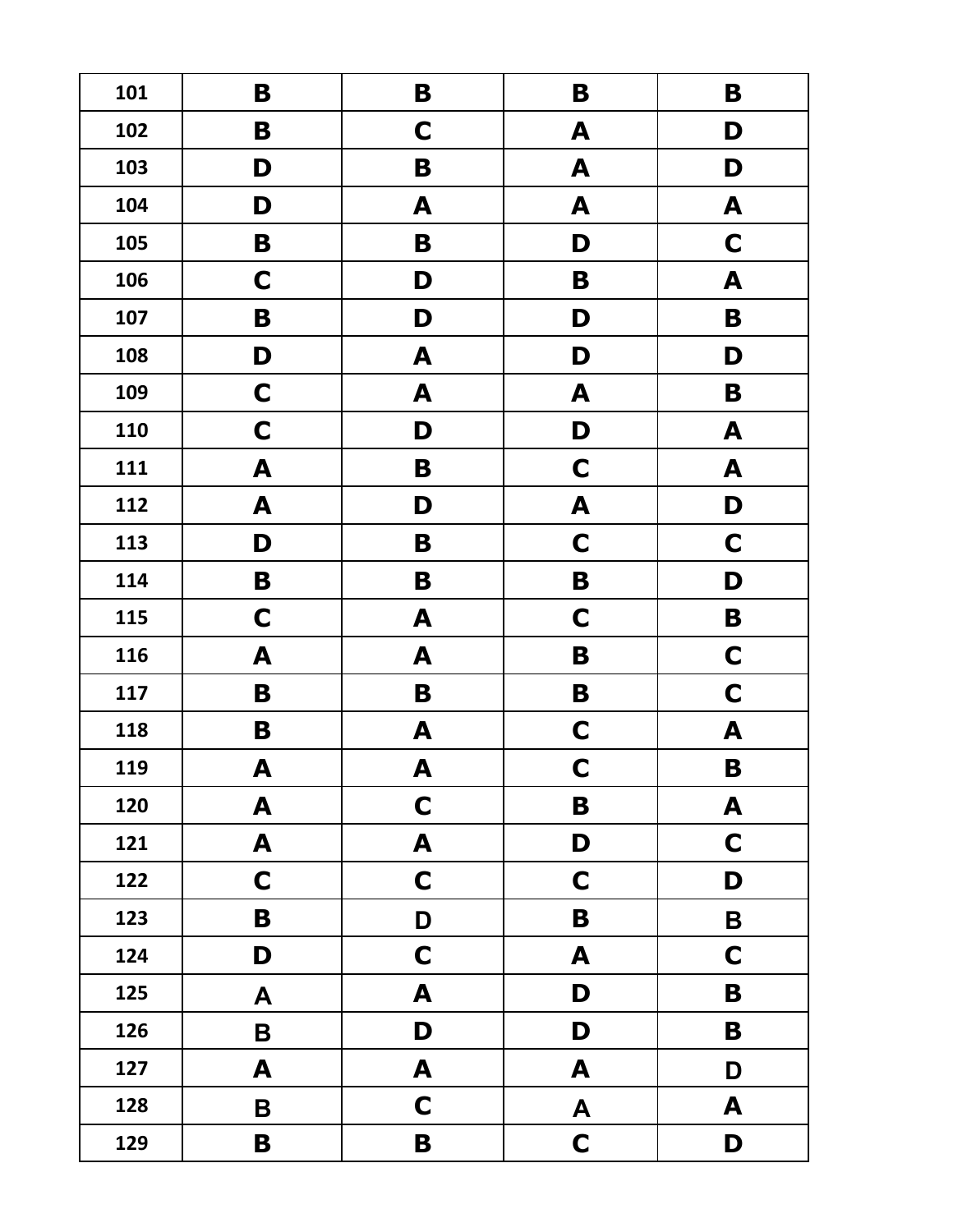| 130                                  | A            | D            | $\mathbf C$  | $\mathbf C$  |  |
|--------------------------------------|--------------|--------------|--------------|--------------|--|
| 131                                  | A            | D            | D            | B            |  |
| 132                                  | A            | A            | A            | A            |  |
| 133                                  | D            | A            | D            | A            |  |
| 134                                  | $\mathsf{C}$ | B            | B            | B            |  |
| 135                                  | D            | C            | B            | B            |  |
| 136                                  | B            | B            | A            | A            |  |
| 137                                  | C            | B            | B            | A            |  |
| 138                                  | A            | D            | D            | D            |  |
| 139                                  | D            | A            | A            | D            |  |
| 140                                  | D            | A            | B            | A            |  |
| 141                                  | B            | D            | $\mathbf C$  | A            |  |
| 142                                  | B            | B            | $\mathbf C$  | $\mathbf C$  |  |
| 143                                  | D            | $\mathbf C$  | D            | D            |  |
| 144                                  | D            | D            | A            | $\mathbf C$  |  |
| 145                                  | $\mathbf C$  | B            | B            | B            |  |
| 146                                  | $\mathbf C$  | A            | B            | B            |  |
| 147                                  | A            | B            | B            | A            |  |
| 148                                  | B            | B            | D            | D            |  |
| 149                                  | C            | $\mathbf C$  | $\mathbf C$  | C            |  |
| 150                                  | D            | D            | A            | D            |  |
| <b>CATEGORY IV</b>                   |              |              |              |              |  |
| <b>CODE NO: 408 (PART III) HINDI</b> |              |              |              |              |  |
| Qn. No.                              | <b>SET-A</b> | <b>SET-B</b> | <b>SET-C</b> | <b>SET-D</b> |  |
| 71                                   | B            | C            | $\mathbf C$  | B            |  |
| 72                                   | $\mathbf C$  | A            | B            | D            |  |
| 73                                   | C            | B            | A            | A            |  |
| 74                                   | D            | B            | B            | A            |  |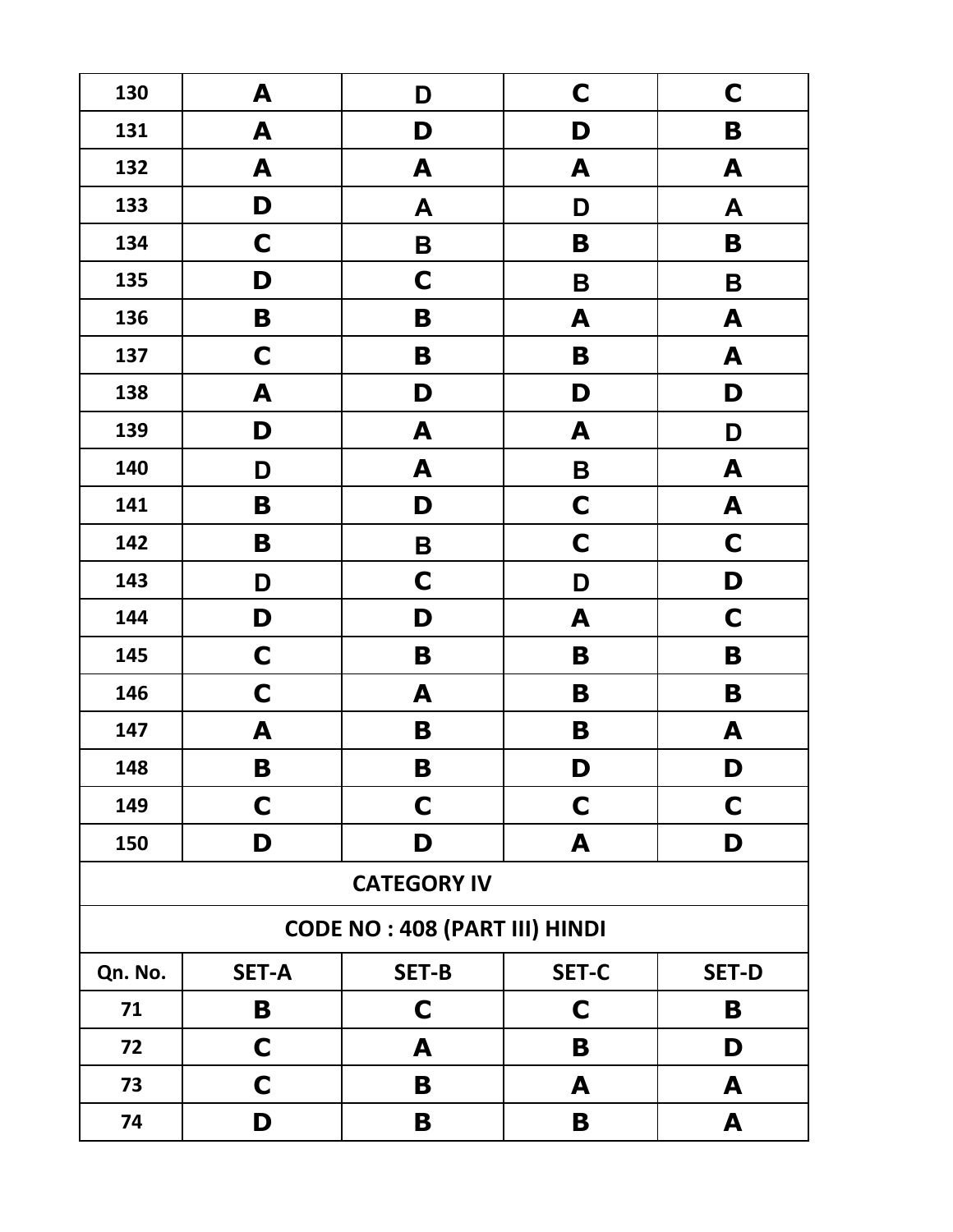| 75  | B                         | $\mathbf C$      | A                         | B                         |
|-----|---------------------------|------------------|---------------------------|---------------------------|
| 76  | A                         | D                | D                         | B                         |
| 77  | A                         | B                | A                         | A                         |
| 78  | B                         | C                | B                         | $\mathbf C$               |
| 79  | A                         | $\mathbf C$      | A                         | B                         |
| 80  | B                         | A                | B                         | D                         |
| 81  | B                         | A                | $\mathbf C$               | $\mathbf C$               |
| 82  | B                         | B                | B                         | B                         |
| 83  | $\mathbf C$               | A                | B                         | A                         |
| 84  | A                         | A                | A                         | A                         |
| 85  | B                         | $\mathbf C$      | $\mathbf C$               | B                         |
| 86  | A                         | $\mathbf C$      | $\mathbf C$               | A                         |
| 87  | $\mathbf C$               | A                | B                         | B                         |
| 88  | A                         | A                | $\mathbf C$               | A                         |
| 89  | $\mathbf C$               | A                | D                         | $\mathbf C$               |
| 90  | D                         | B                | D                         | $\mathbf C$               |
| 91  | $\mathbf C$               | B                | D                         | $\mathbf C$               |
| 92  | B                         | $\mathbf C$      | A                         | $\boldsymbol{A}$          |
| 93  | D                         | D                | $\boldsymbol{\mathsf{A}}$ | $\boldsymbol{\mathsf{A}}$ |
| 94  | B                         | A                | A                         | $\blacktriangle$          |
| 95  | $\boldsymbol{\mathsf{A}}$ | $\blacktriangle$ | $\mathbf C$               | D                         |
| 96  | $\mathbf C$               | A                | $\mathbf C$               | $\mathbf B$               |
| 97  | $\boldsymbol{A}$          | $\mathbf B$      | A                         | $\mathbf C$               |
| 98  | B                         | $\mathbf B$      | A                         | $\mathbf C$               |
| 99  | D                         | $\mathbf C$      | $\mathbf B$               | $\mathbf{A}$              |
| 100 | A                         | D                | A                         | $\mathbf B$               |
| 101 | $\boldsymbol{A}$          | $\mathbf C$      | $\blacktriangle$          | $\boldsymbol{A}$          |
| 102 | A                         | D                | $\mathbf C$               | A                         |
| 103 | A                         | $\mathbf{A}$     | B                         | $\mathbf C$               |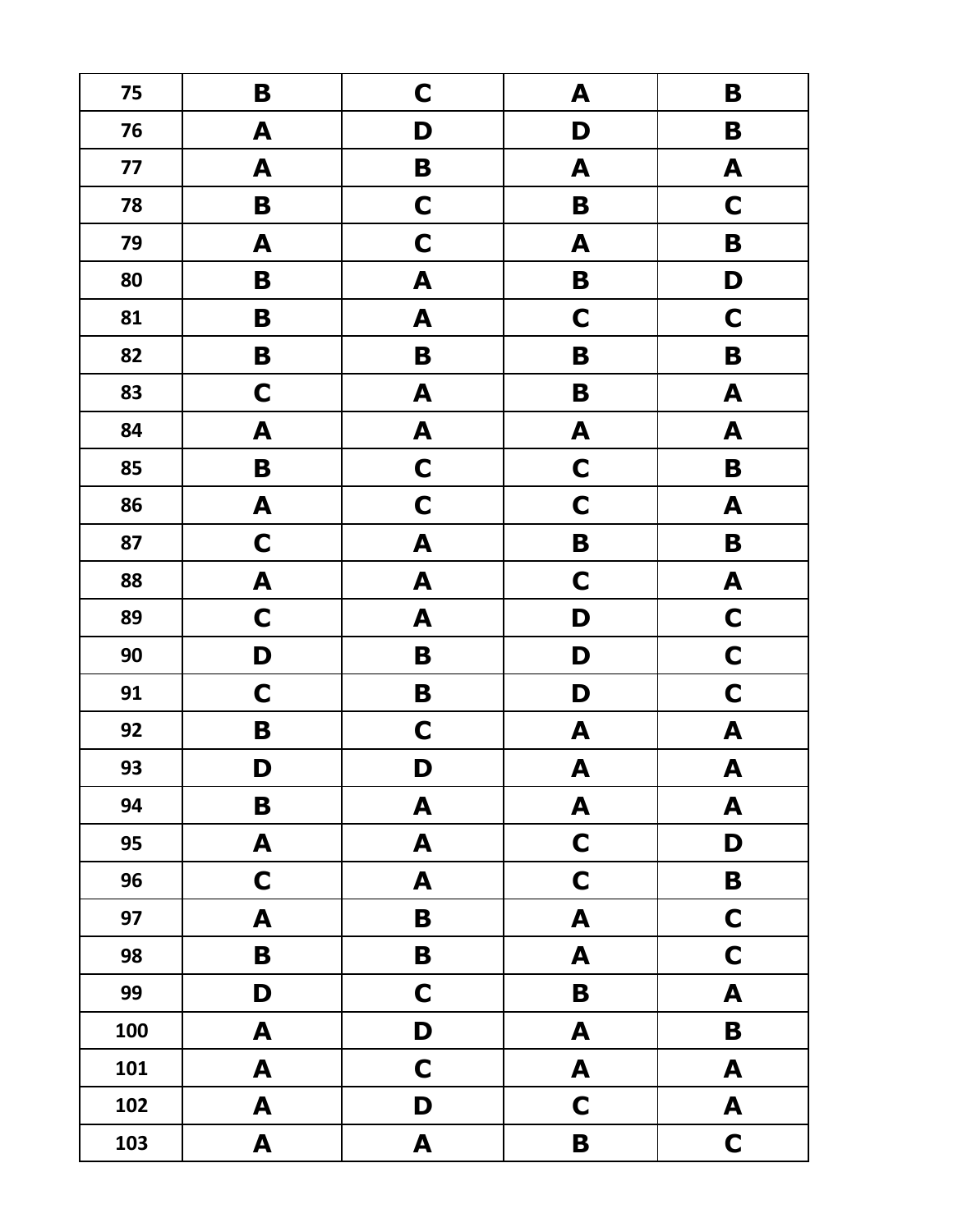| 104 | C           | C                | A                | A                |
|-----|-------------|------------------|------------------|------------------|
| 105 | A           | A                | A                | $\mathbf C$      |
| 106 | D           | A                | $\mathbf C$      | B                |
| 107 | B           | A                | A                | $\mathbf C$      |
| 108 | A           | D                | $\mathbf C$      | A                |
| 109 | A           | $\mathbf C$      | A                | D                |
| 110 | A           | A                | D                | A                |
| 111 | A           | B                | B                | A                |
| 112 | B           | B                | B                | $\mathbf C$      |
| 113 | $\mathbf C$ | A                | A                | D                |
| 114 | $\mathbf C$ | B                | A                | B                |
| 115 | A           | B                | $\mathbf C$      | B                |
| 116 | A           | D                | $\mathbf C$      | B                |
| 117 | $\mathbf C$ | A                | D                | A                |
| 118 | $\mathbf C$ | A                | A                | A                |
| 119 | D           | B                | B                | D                |
| 120 | B           | $\mathbf C$      | B                | $\mathbf C$      |
| 121 | $\mathbf C$ | $\mathbf C$      | A                | D                |
| 122 | A           | B                | D                | $\mathbf C$      |
| 123 | B           | A                | B                | $\blacktriangle$ |
| 124 | B           | D                | $\pmb B$         | $\mathbf C$      |
| 125 | D           | $\mathbf C$      | $\boldsymbol{A}$ | D                |
| 126 | $\mathbf C$ | $\mathbf C$      | $\mathbf C$      | $\mathbf C$      |
| 127 | D           | $\mathbf B$      | B                | $\mathbf{A}$     |
| 128 | D           | D                | $\mathbf B$      | $\mathbf{A}$     |
| 129 | $\mathbf B$ | $\blacktriangle$ | $\mathbf C$      | $\mathbf C$      |
| 130 | $\mathbf C$ | $\mathbf C$      | A                | $\mathbf B$      |
| 131 | $\mathbf C$ | B                | D                | A                |
| 132 | A           | $\mathbf C$      | A                | D                |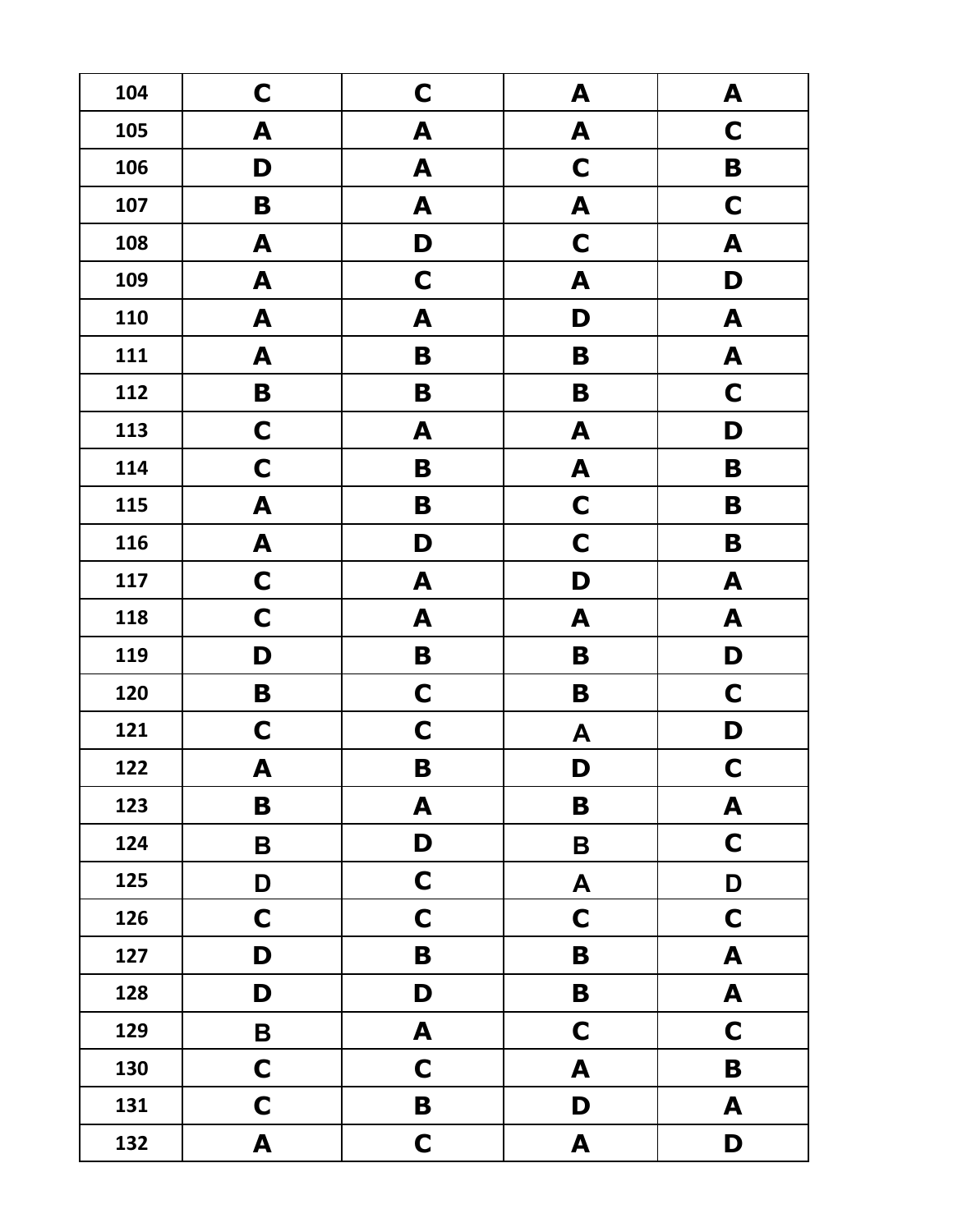| 133     | D            | B                                      | A            | $\mathbf C$  |
|---------|--------------|----------------------------------------|--------------|--------------|
| 134     | C            | A                                      | B            | C            |
| 135     | C            | B                                      | $\mathbf C$  | B            |
| 136     | B            | A                                      | C            | B            |
| 137     | A            | D                                      | A            | B            |
| 138     | A            | B                                      | C            | D            |
| 139     | A            | A                                      | $\mathbf C$  | $\mathbf C$  |
| 140     | $\mathbf C$  | $\mathbf C$                            | $\mathbf C$  | B            |
| 141     | A            | C                                      | D            | A            |
| 142     | B            | A                                      | A            | A            |
| 143     | B            | A                                      | $\mathbf C$  | A            |
| 144     | A            | B                                      | A            | A            |
| 145     | B            | A                                      | D            | B            |
| 146     | B            | D                                      | $\mathbf C$  | B            |
| 147     | $\mathbf C$  | $\mathbf C$                            | A            | $\mathbf C$  |
| 148     | A            | C                                      | B            | B            |
| 149     | A            | B                                      | B            | $\mathbf C$  |
| 150     | $\mathbf C$  | A                                      | B            | A            |
|         |              | <b>CATEGORY IV</b>                     |              |              |
|         |              | <b>CODE NO: 409 (PART III) DRAWING</b> |              |              |
| Qn. No. | <b>SET-A</b> | <b>SET-B</b>                           | <b>SET-C</b> | <b>SET-D</b> |
| 71      | B            | B                                      | C            | A            |
| 72      | C            | C                                      | A            | C            |
| 73      | D            | A                                      | $\mathbf C$  | C            |
| 74      | C            | B                                      | A            | A            |
| 75      | B            | C                                      | B            | C            |
| 76      | C            | A                                      | C            | B            |
| 77      | B            | B                                      | $\mathbf C$  | C            |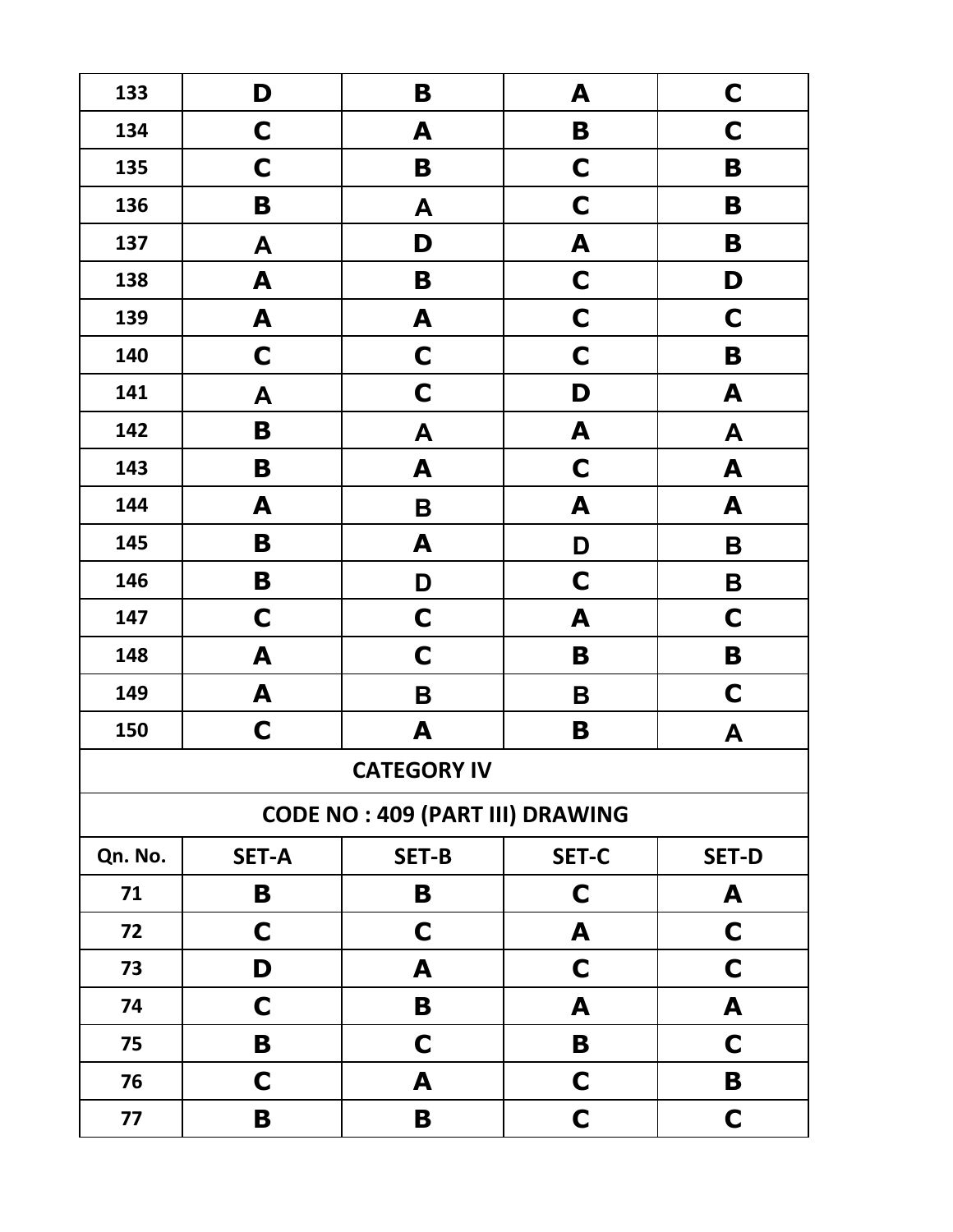| 78  | A                | $\mathbf C$      | B           | B                         |
|-----|------------------|------------------|-------------|---------------------------|
| 79  | B                | B                | A           | $\mathbf C$               |
| 80  | B                | B                | B           | A                         |
| 81  | B                | $\mathbf C$      | B           | A                         |
| 82  | $\mathbf C$      | B                | $\mathbf C$ | D                         |
| 83  | A                | $\mathbf C$      | A           | $\mathbf C$               |
| 84  | B                | A                | A           | $\mathbf C$               |
| 85  | A                | A                | $\mathbf C$ | A                         |
| 86  | $\mathbf C$      | $\boldsymbol{A}$ | D           | $\boldsymbol{A}$          |
| 87  | B                | $\mathbf C$      | B           | $\boldsymbol{A}$          |
| 88  | $\mathbf C$      | $\mathbf C$      | A           | D                         |
| 89  | D                | A                | $\mathbf C$ | A                         |
| 90  | A                | A                | $\mathbf C$ | $\mathbf C$               |
| 91  | $\boldsymbol{A}$ | A                | B           | $\mathbf C$               |
| 92  | A                | B                | A           | $\mathbf C$               |
| 93  | $\mathbf C$      | $\mathbf C$      | A           | B                         |
| 94  | A                | A                | B           | D                         |
| 95  | A                | D                | D           | B                         |
| 96  | $\mathbf C$      | $\boldsymbol{A}$ | D           | B                         |
| 97  | $\boldsymbol{A}$ | B                | B           | B                         |
| 98  | $\mathbf B$      | $\mathbf B$      | B           | $\mathbf{A}$              |
| 99  | $\mathbf C$      | D                | B           | $\mathbf C$               |
| 100 | $\mathbf C$      | $\mathbf C$      | A           | D                         |
| 101 | D                | $\blacktriangle$ | A           | $\mathbf C$               |
| 102 | $\boldsymbol{A}$ | A                | $\mathbf B$ | $\mathbf{A}$              |
| 103 | $\mathbf B$      | D                | $\mathbf C$ | $\mathbf{A}$              |
| 104 | $\mathbf C$      | $\mathbf B$      | $\mathbf C$ | $\mathbf{A}$              |
| 105 | $\mathbf C$      | $\mathbf C$      | A           | $\boldsymbol{\mathsf{A}}$ |
| 106 | $\mathbf B$      | $\mathbf C$      | $\mathbf C$ | $\mathbf C$               |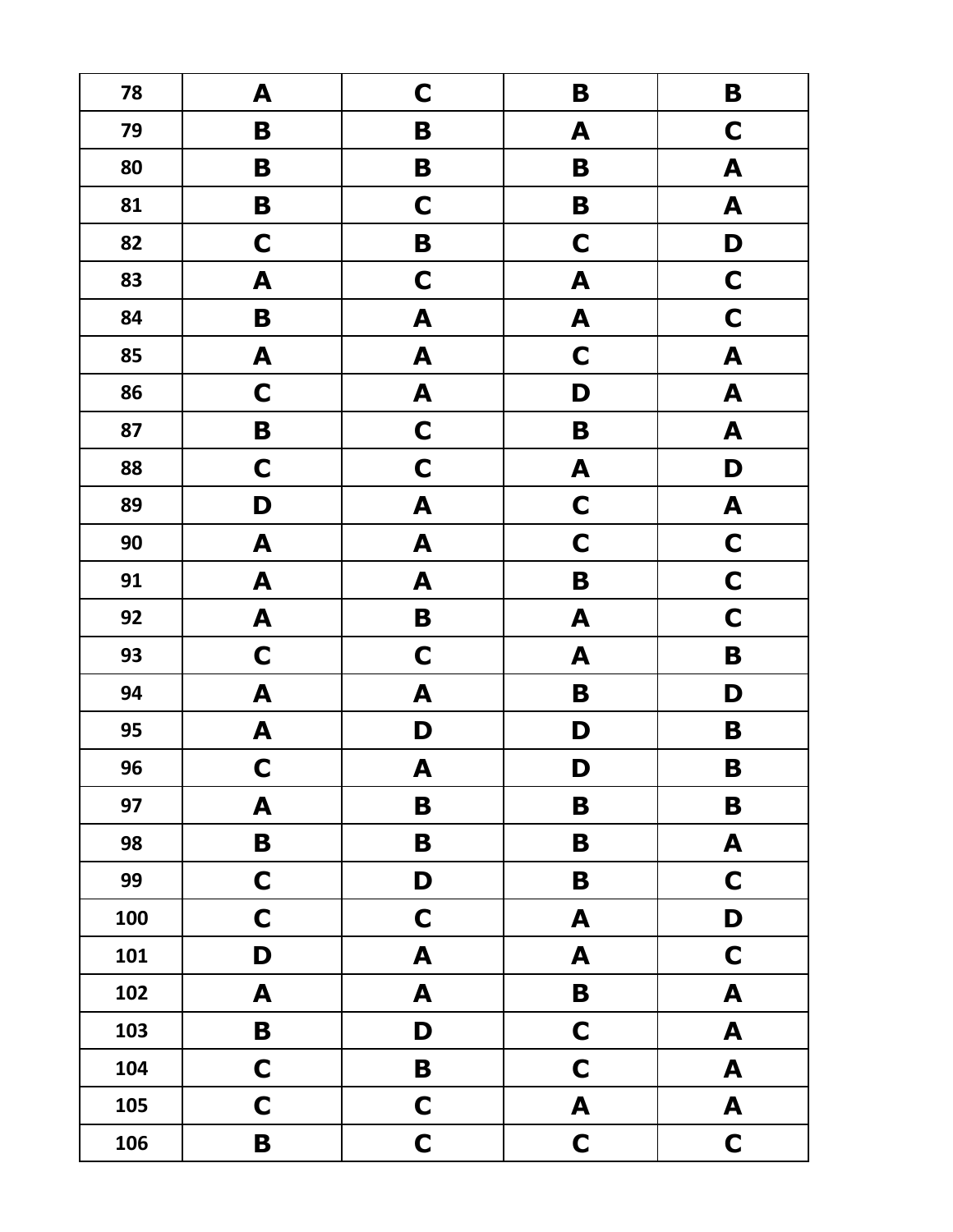| 107 | A                | C           | A           | B                |
|-----|------------------|-------------|-------------|------------------|
| 108 | $\mathbf C$      | C           | $\mathbf C$ | B                |
| 109 | C                | A           | A           | B                |
| 110 | A                | B           | D           | C                |
| 111 | D                | A           | B           | B                |
| 112 | $\mathbf C$      | A           | $\mathbf C$ | B                |
| 113 | A                | C           | $\mathbf C$ | B                |
| 114 | $\mathbf C$      | C           | $\mathbf C$ | B                |
| 115 | C                | $\mathbf C$ | $\mathbf C$ | $\mathbf C$      |
| 116 | A                | $\mathbf C$ | A           | A                |
| 117 | B                | B           | $\mathbf C$ | $\mathbf C$      |
| 118 | B                | B           | A           | $\mathbf C$      |
| 119 | A                | $\mathbf C$ | B           | $\mathbf C$      |
| 120 | $\mathbf C$      | D           | $\mathbf C$ | A                |
| 121 | B                | A           | $\mathbf C$ | $\mathbf C$      |
| 122 | A                | B           | $\mathbf C$ | $\mathbf C$      |
| 123 | D                | D           | B           | $\mathbf C$      |
| 124 | A                | D           | $\mathbf C$ | $\mathbf C$      |
| 125 | B                | B           | B           | B                |
| 126 | D                | $\mathbf C$ | D           | B                |
| 127 | $\mathbf C$      | $\mathbf C$ | D           | $\mathbf C$      |
| 128 | $\mathbf C$      | A           | $\mathbf C$ | B                |
| 129 | B                | $\mathbf C$ | $\mathbf B$ | $\blacktriangle$ |
| 130 | D                | $\mathbf B$ | D           | D                |
| 131 | $\blacktriangle$ | B           | $\mathbf B$ | D                |
| 132 | B                | $\mathbf C$ | B           | $\mathbf B$      |
| 133 | $\mathbf C$      | B           | A           | $\blacktriangle$ |
| 134 | B                | $\mathbf C$ | B           | $\mathbf C$      |
| 135 | $\mathbf C$      | $\mathbf C$ | $\mathbf C$ | $\mathbf C$      |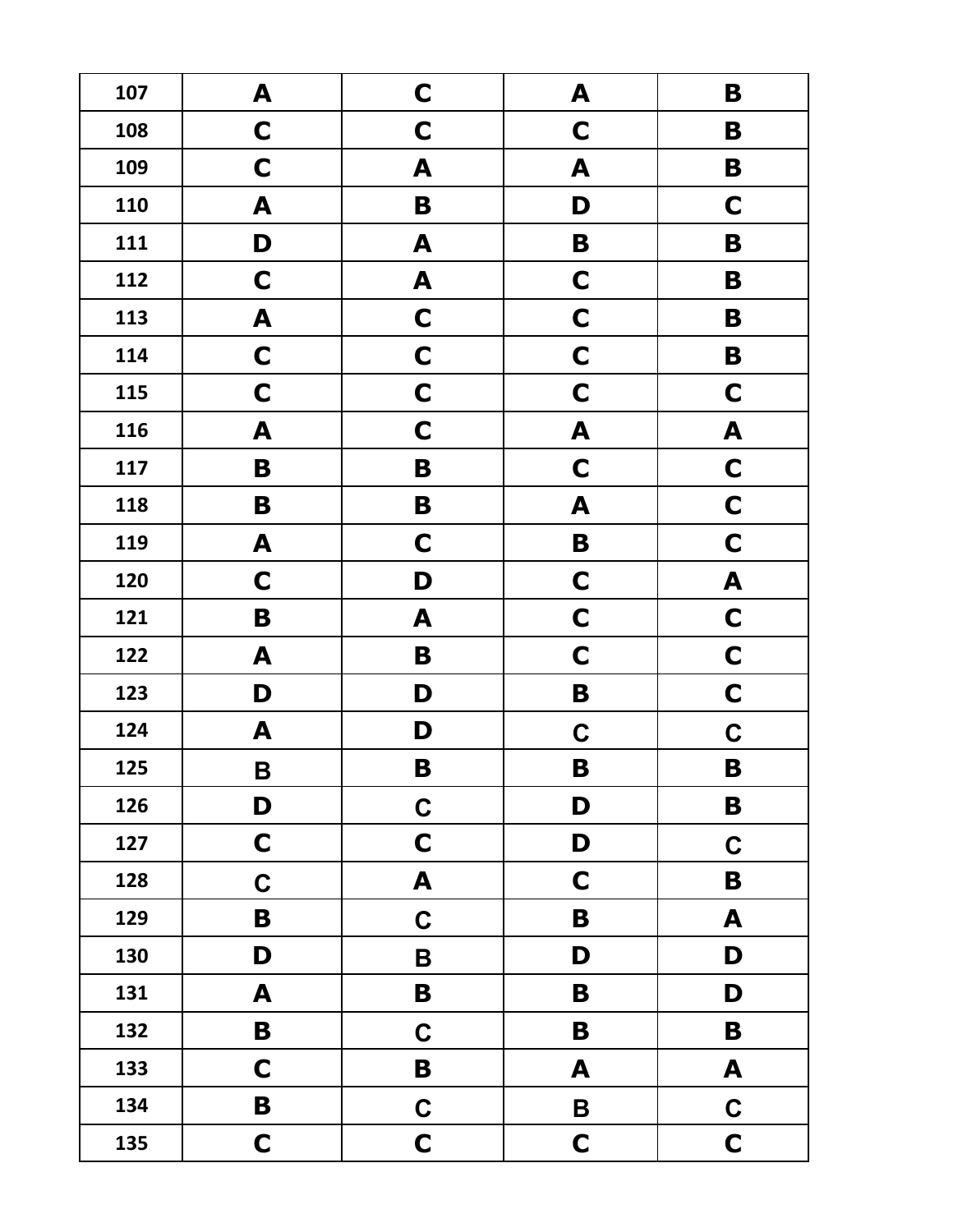| 136     | C            | B                                    | A            | C            |
|---------|--------------|--------------------------------------|--------------|--------------|
| 137     | D            | B                                    | $\mathbf C$  | A            |
| 138     | B            | C                                    | B            | D            |
| 139     | $\mathbf C$  | D                                    | B            | B            |
| 140     | C            | C                                    | B            | B            |
| 141     | B            | C                                    | $\mathbf C$  | $\mathbf C$  |
| 142     | A            | D                                    | A            | B            |
| 143     | B            | A                                    | B            | A            |
| 144     | B            | A                                    | C            | B            |
| 145     | A            | B                                    | B            | B            |
| 146     | A            | A                                    | C            | D            |
| 147     | B            | B                                    | A            | A            |
| 148     | $\mathbf C$  | B                                    | A            | B            |
| 149     | $\mathbf C$  | A                                    | D            | A            |
| 150     | B            | B                                    | A            | B            |
|         |              | <b>CATEGORY IV</b>                   |              |              |
|         |              | <b>CODE NO: 410 (PART III) MUSIC</b> |              |              |
| Qn. No. | <b>SET-A</b> | <b>SET-B</b>                         | <b>SET-C</b> | <b>SET-D</b> |
| 71      | D            | $\mathbf C$                          | D            | B            |
| 72      | $\mathbf C$  | B                                    | $\mathbf C$  | B            |
| 73      | D            |                                      |              | D            |
|         |              | A                                    | $\mathbf C$  |              |
| 74      | $\mathbf C$  | $\mathbf C$                          | A            | $\mathbf C$  |
| 75      | $\mathbf C$  | A                                    | B            | A            |
| 76      | B            | A                                    | $\mathbf C$  | $\mathbf C$  |
| 77      | $\mathbf C$  | D                                    | $\mathbf C$  | $\mathbf C$  |
| 78      | A            | A                                    | A            | D            |
| 79      | B            | D                                    | D            | D            |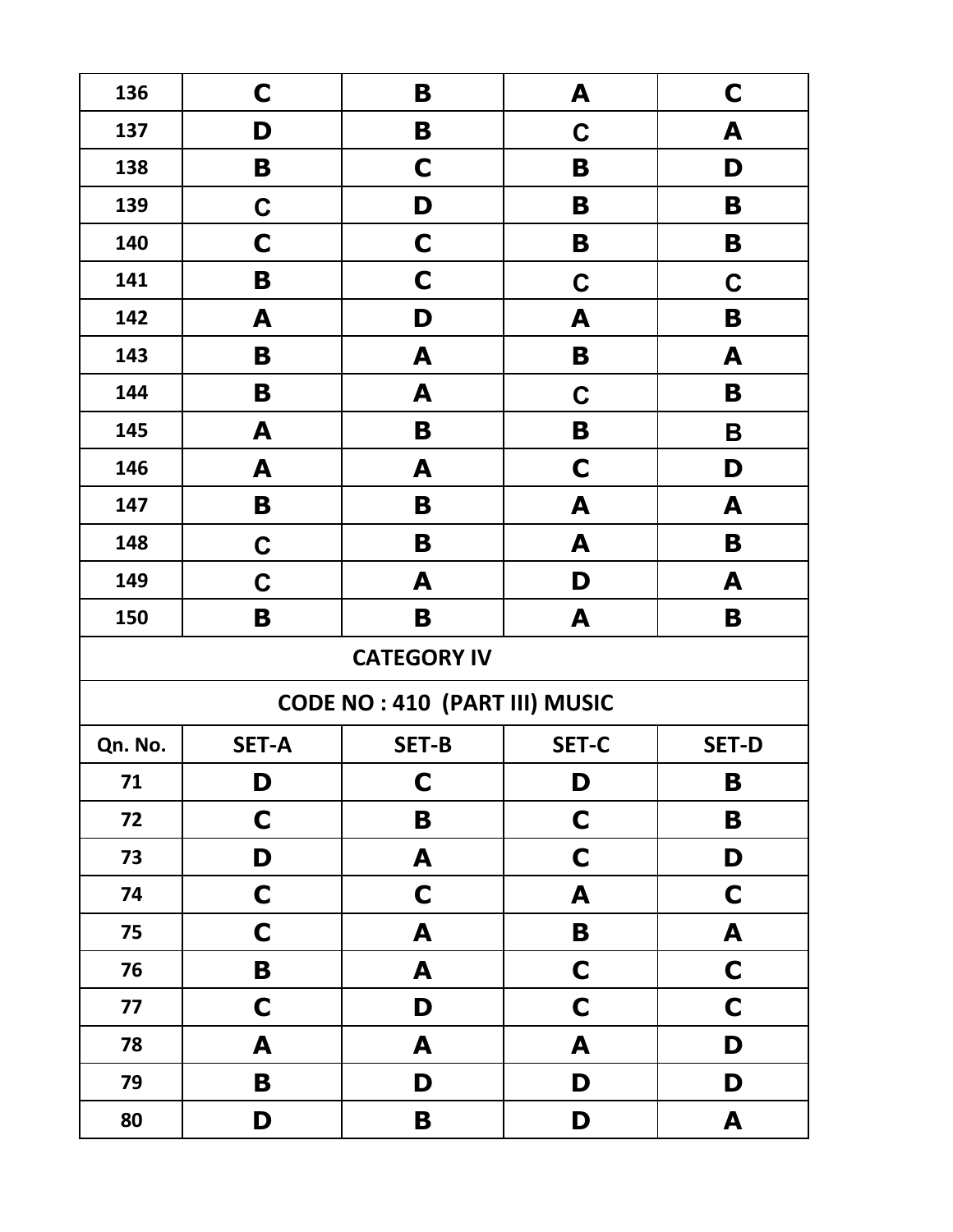| 81  | $\mathbf C$               | $\mathbf C$ | $\mathbf C$      | A                |
|-----|---------------------------|-------------|------------------|------------------|
| 82  | A                         | $\mathbf C$ | D                | B                |
| 83  | B                         | D           | B                | $\mathbf C$      |
| 84  | B                         | D           | A                | $\mathbf C$      |
| 85  | $\mathbf C$               | B           | B                | $\mathbf C$      |
| 86  | $\mathbf C$               | $\mathbf C$ | $\mathbf C$      | B                |
| 87  | A                         | A           | A                | A                |
| 88  | $\mathbf B$               | $\mathbf C$ | A                | $\mathbf C$      |
| 89  | $\mathbf C$               | A           | A                | A                |
| 90  | $\mathbf C$               | $\mathbf B$ | $\mathbf C$      | $\mathbf C$      |
| 91  | D                         | D           | D                | D                |
| 92  | D                         | $\mathbf C$ | B                | A                |
| 93  | A                         | A           | A                | B                |
| 94  | A                         | D           | D                | A                |
| 95  | $\mathbf C$               | D           | D                | B                |
| 96  | D                         | $\mathbf C$ | $\mathbf C$      | A                |
| 97  | A                         | A           | D                | $\boldsymbol{A}$ |
| 98  | D                         | B           | $\mathbf C$      | $\mathbf C$      |
| 99  | $\mathbf C$               | B           | D                | D                |
| 100 | B                         | B           | B                | $\mathbf C$      |
| 101 | B                         | $\mathbf C$ | B                | B                |
| 102 | $\mathbf C$               | D           | A                | B                |
| 103 | $\boldsymbol{\mathsf{A}}$ | B           | $\mathbf B$      | D                |
| 104 | $\boldsymbol{A}$          | D           | $\mathbf C$      | D                |
| 105 | $\boldsymbol{A}$          | B           | $\blacktriangle$ | $\mathbf B$      |
| 106 | D                         | B           | $\mathbf B$      | $\mathbf B$      |
| 107 | $\mathbf C$               | B           | $\mathbf C$      | D                |
| 108 | B                         | $\mathbf C$ | D                | A                |
| 109 | $\mathbf B$               | $\mathbf C$ | $\mathbf C$      | $\mathbf C$      |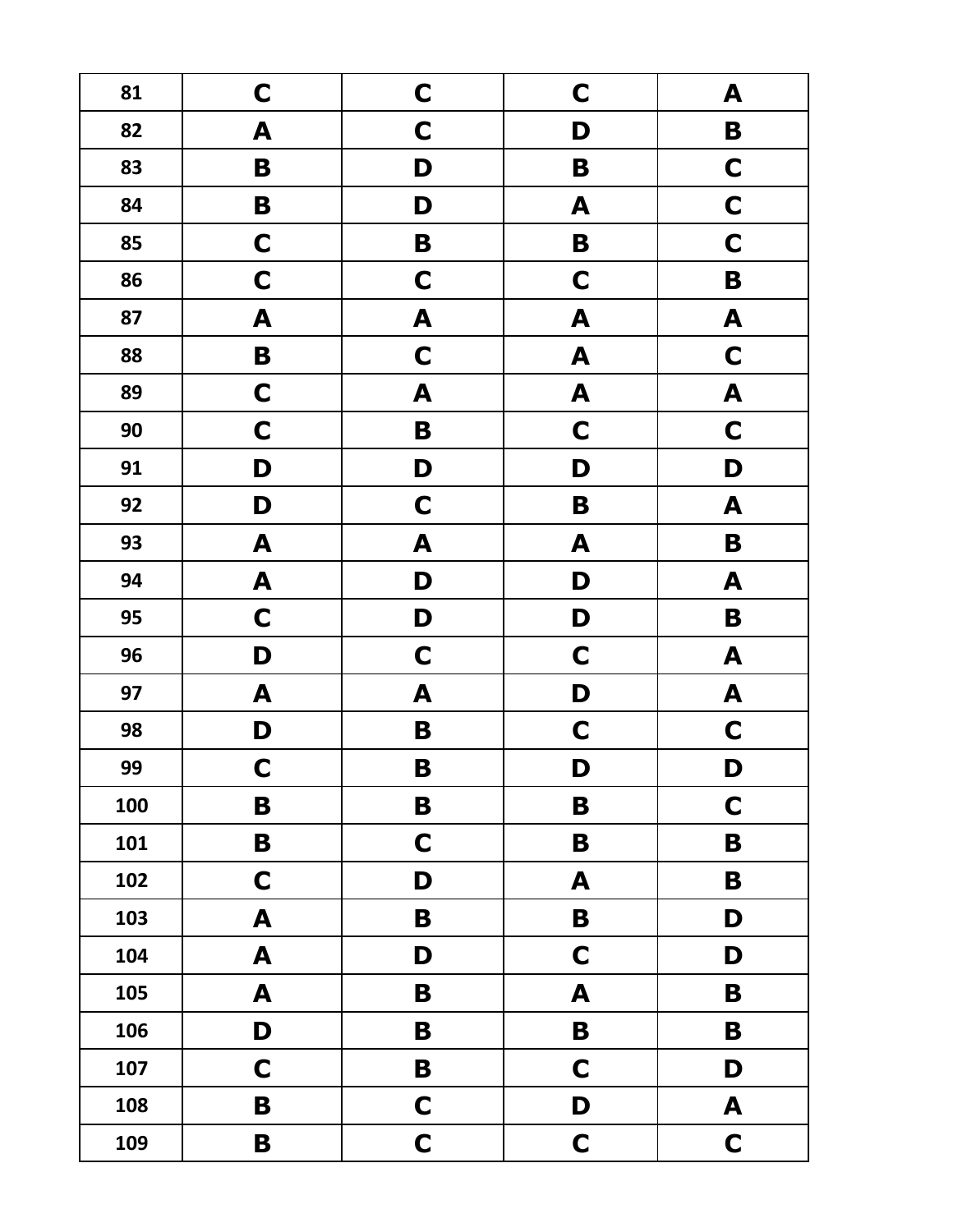| 110 | B                | C                | B           | B                |
|-----|------------------|------------------|-------------|------------------|
| 111 | B                | D                | B           | B                |
| 112 | B                | $\mathbf C$      | A           | C                |
| 113 | A                | A                | B           | B                |
| 114 | D                | B                | D           | D                |
| 115 | A                | A                | B           | D                |
| 116 | D                | D                | $\mathbf C$ | A                |
| 117 | D                | D                | D           | $\mathbf C$      |
| 118 | D                | B                | D           | D                |
| 119 | B                | D                | A           | D                |
| 120 | D                | A                | B           | D                |
| 121 | A                | $\mathbf C$      | A           | A                |
| 122 | B                | B                | B           | D                |
| 123 | D                | B                | B           | D                |
| 124 | D                | B                | D           | A                |
| 125 | $\mathbf C$      | B                | B           | A                |
| 126 | $\boldsymbol{A}$ | D                | D           | A                |
| 127 | A                | $\mathbf C$      | A           | A                |
| 128 | $\mathbf C$      | $\mathbf C$      | $\mathsf B$ | $\mathbf C$      |
| 129 | D                | A                | D           | D                |
| 130 | A                | A                | A           | B                |
| 131 | A                | $\boldsymbol{A}$ | A           | D                |
| 132 | $\mathbf B$      | A                | D           | B                |
| 133 | B                | $\mathbf C$      | B           | B                |
| 134 | A                | B                | A           | A                |
| 135 | B                | D                | $\mathbf C$ | $\blacktriangle$ |
| 136 | D                | $\mathbf B$      | B           | $\blacktriangle$ |
| 137 | A                | D                | D           | $\mathbf C$      |
| 138 | A                | D                | $\mathbf C$ | B                |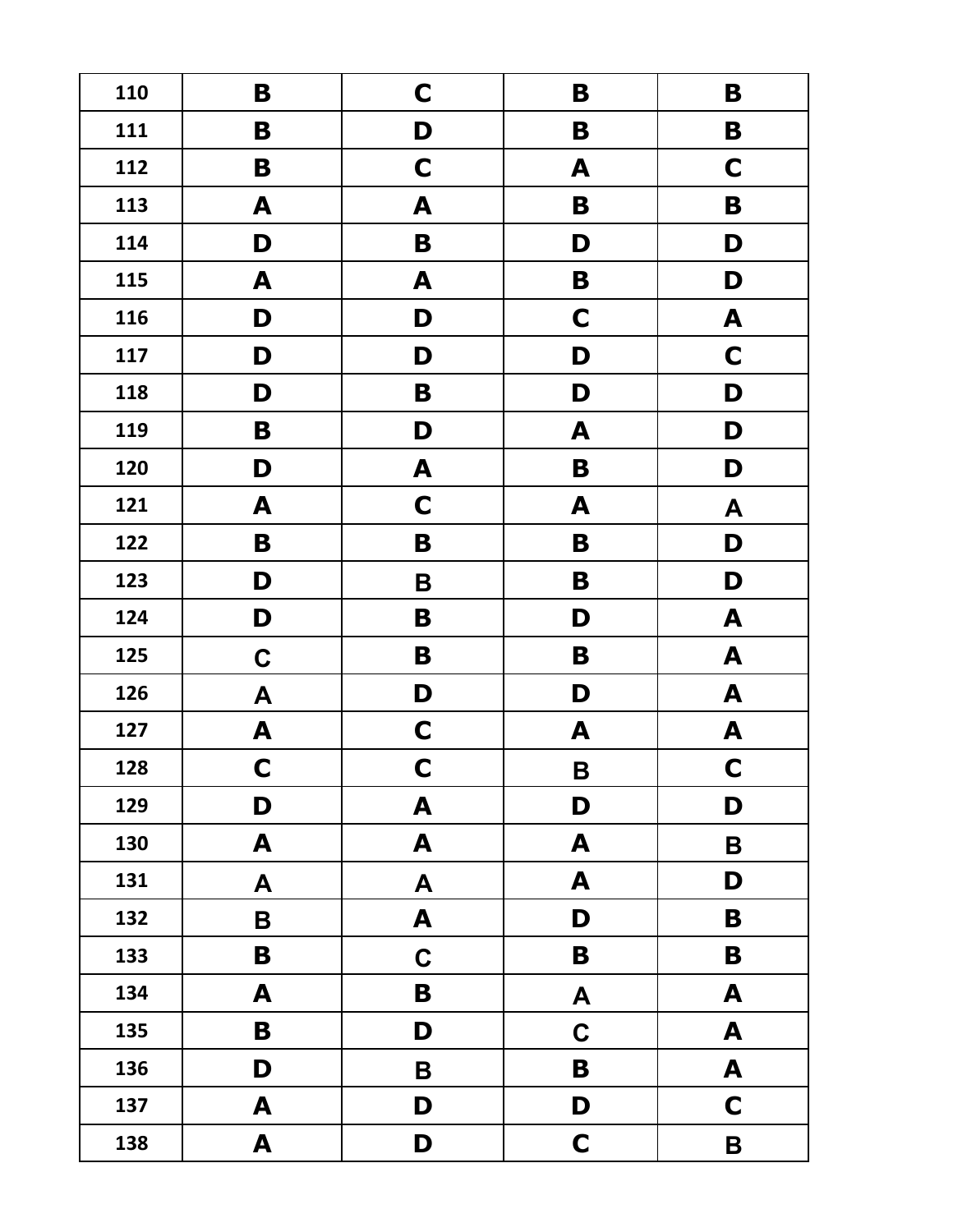| 139     | B                  | B                                     | A                | B                |  |  |  |
|---------|--------------------|---------------------------------------|------------------|------------------|--|--|--|
| 140     | A                  | A                                     | A                | D                |  |  |  |
| 141     | D                  | A                                     | A                | B                |  |  |  |
| 142     | B                  | B                                     | A                | C                |  |  |  |
| 143     | C                  | A                                     | Β                | A                |  |  |  |
| 144     | C                  | D                                     | B                | A                |  |  |  |
| 145     | D                  | A                                     | C                | C                |  |  |  |
| 146     | D                  | A                                     | C                | B                |  |  |  |
| 147     | B                  | A                                     | D                | B                |  |  |  |
| 148     | B                  | D                                     | A                | D                |  |  |  |
| 149     | A                  | D                                     | A                | A                |  |  |  |
| 150     | A                  | A                                     | D                | D                |  |  |  |
|         | <b>CATEGORY IV</b> |                                       |                  |                  |  |  |  |
|         |                    | <b>CODE NO: 411 (PART III) SEWING</b> |                  |                  |  |  |  |
| Qn. No. | <b>SET-A</b>       | <b>SET-B</b>                          | <b>SET-C</b>     | <b>SET-D</b>     |  |  |  |
| 71      | A                  | C                                     | C                | B                |  |  |  |
| 72      | C                  | D                                     | B                | A                |  |  |  |
| 73      | B                  | A                                     | D                | B                |  |  |  |
| 74      | A                  | $\mathbf C$                           | D                | D                |  |  |  |
| 75      | A                  | $\mathbf C$                           | A                | B                |  |  |  |
| 76      | B                  | D                                     | D                | $\mathbf C$      |  |  |  |
| 77      | B                  | $\blacktriangle$                      | A                | D                |  |  |  |
| 78      | $\boldsymbol{A}$   | $\mathbf C$                           | D                | $\mathbf C$      |  |  |  |
| 79      | D                  | $\boldsymbol{A}$                      | $\mathbf C$      | $\mathbf{A}$     |  |  |  |
| 80      | $\mathbf B$        | $\mathbf C$                           | $\blacktriangle$ | $\mathbf C$      |  |  |  |
| 81      | $\mathbf C$        | D                                     | D                | $\mathbf C$      |  |  |  |
| 82      | D                  | $\mathbf B$                           | B                | D                |  |  |  |
| 83      | $\mathbf B$        | $\mathbf C$                           | B                | $\boldsymbol{A}$ |  |  |  |
| 84      | D                  | $\mathbf B$                           | $\mathbf C$      | $\mathbf C$      |  |  |  |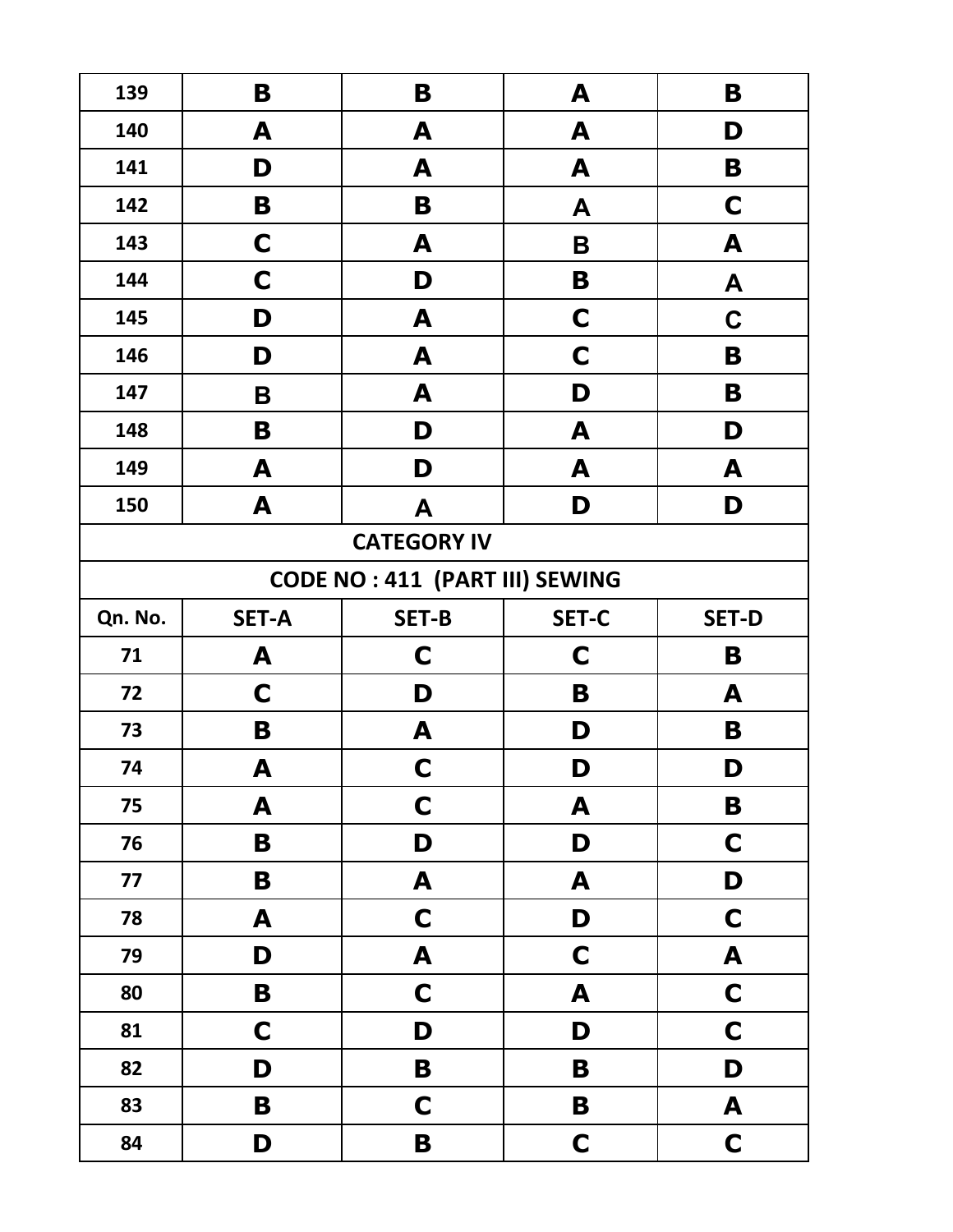| 85  | $\mathbf C$      | A                | A           | B                |
|-----|------------------|------------------|-------------|------------------|
| 86  | A                | $\mathbf C$      | B           | A                |
| 87  | D                | A                | A           | D                |
| 88  | B                | B                | $\mathbf C$ | A                |
| 89  | A                | A                | A           | B                |
| 90  | A                | A                | $\mathbf C$ | D                |
| 91  | A                | $\mathbf C$      | B           | $\mathbf C$      |
| 92  | D                | D                | D           | $\mathbf C$      |
| 93  | $\mathbf C$      | D                | D           | D                |
| 94  | D                | $\mathbf C$      | $\mathbf C$ | $\boldsymbol{A}$ |
| 95  | B                | D                | A           | $\mathbf C$      |
| 96  | B                | $\mathbf C$      | D           | A                |
| 97  | A                | A                | $\mathbf C$ | D                |
| 98  | $\mathbf C$      | D                | A           | D                |
| 99  | B                | D                | A           | $\mathbf B$      |
| 100 | D                | D                | D           | A                |
| 101 | $\mathbf C$      | B                | A           | D                |
| 102 | $\mathbf C$      | B                | $\mathbf C$ | A                |
| 103 | A                | $\mathbf C$      | $\mathbf C$ | B                |
| 104 | A                | A                | D           | $\mathbf C$      |
| 105 | A                | B                | A           | A                |
| 106 | $\mathbf C$      | A                | B           | B                |
| 107 | $\mathbf C$      | $\mathbf C$      | $\mathbf B$ | $\mathbf B$      |
| 108 | $\mathbf C$      | $\mathbf B$      | A           | D                |
| 109 | $\mathbf{A}$     | $\mathbf C$      | A           | D                |
| 110 | D                | A                | D           | $\blacktriangle$ |
| 111 | $\mathbf C$      | $\mathbf B$      | $\mathbf B$ | $\mathbf{A}$     |
| 112 | $\boldsymbol{A}$ | $\mathbf C$      | $\mathbf C$ | $\mathbf C$      |
| 113 | $\mathbf C$      | $\blacktriangle$ | $\mathbf C$ | $\mathbf B$      |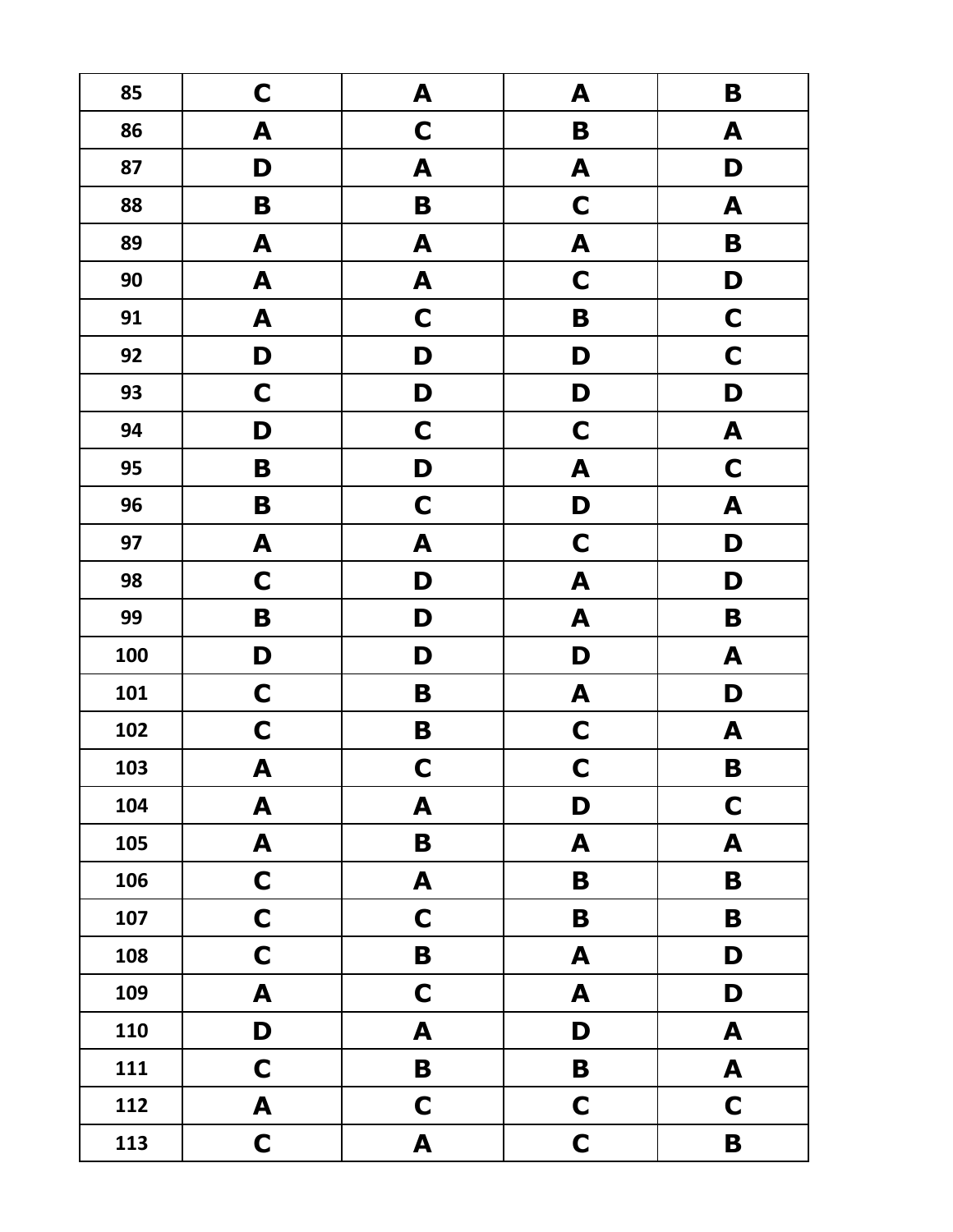| 114 | D                | A                | $\mathbf C$      | A                |
|-----|------------------|------------------|------------------|------------------|
| 115 | D                | B                | B                | C                |
| 116 | A                | B                | B                | A                |
| 117 | D                | D                | $\mathbf C$      | $\mathbf C$      |
| 118 | $\mathbf C$      | D                | $\mathbf C$      | $\mathbf C$      |
| 119 | $\mathbf C$      | A                | A                | $\mathbf C$      |
| 120 | B                | A                | A                | A                |
| 121 | D                | D                | D                | $\mathbf C$      |
| 122 | B                | B                | $\mathbf C$      | B                |
| 123 | D                | $\mathbf C$      | B                | D                |
| 124 | A                | $\mathbf C$      | B                | D                |
| 125 | D                | A                | B                | $\mathbf C$      |
| 126 | D                | $\mathbf C$      | $\mathbf C$      | B                |
| 127 | $\mathbf C$      | D                | B                | A                |
| 128 | $\mathbf C$      | $\mathbf C$      | D                | $\mathbf B$      |
| 129 | A                | B                | A                | $\mathbf C$      |
| 130 | B                | D                | $\mathbf C$      | D                |
| 131 | $\mathbf C$      | D                | A                | A                |
| 132 | $\mathbf B$      | B                | A                | D                |
| 133 | $\blacktriangle$ | A                | $\mathbf B$      | B                |
| 134 | A                | B                | $\mathbf C$      | $\mathbf B$      |
| 135 | $\mathbf C$      | A                | D                | $\mathbf C$      |
| 136 | $\boldsymbol{A}$ | $\mathbf C$      | D                | D                |
| 137 | $\mathsf B$      | B                | $\boldsymbol{A}$ | $\mathbf B$      |
| 138 | D                | D                | $\mathbf C$      | D                |
| 139 | A                | B                | A                | B                |
| 140 | $\mathbf C$      | $\mathbf C$      | $\mathbf C$      | $\blacktriangle$ |
| 141 | B                | $\blacktriangle$ | A                | $\mathbf C$      |
| 142 | D                | $\mathbf B$      | $\mathbf B$      | A                |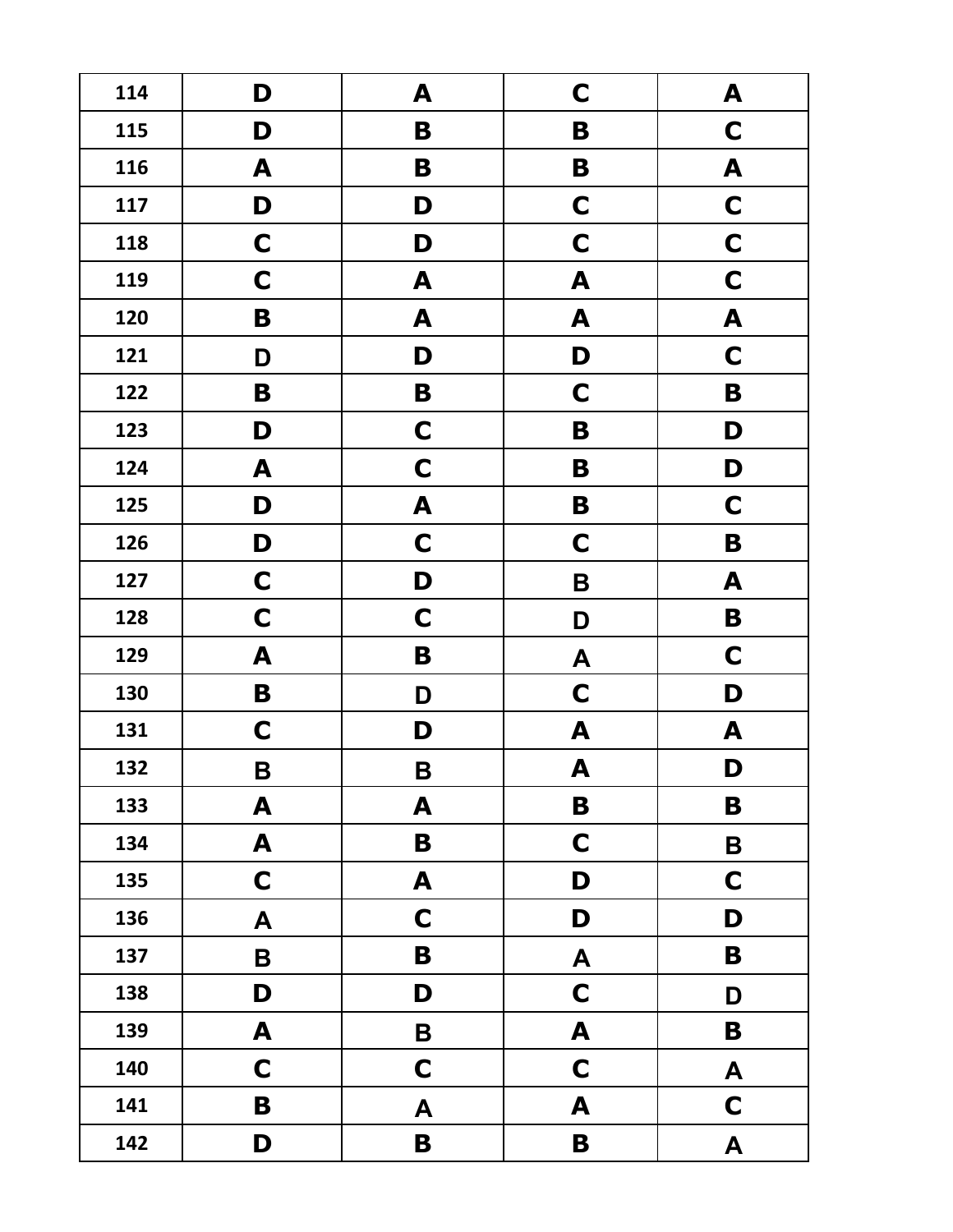| 143     | C                | D                                                 | D            | A                         |
|---------|------------------|---------------------------------------------------|--------------|---------------------------|
| 144     | C                | C                                                 | D            | C                         |
| 145     | B                | B                                                 | C            | C                         |
| 146     | C                | C                                                 | A            | A                         |
| 147     | A                | A                                                 | $\mathbf C$  | A                         |
| 148     | B                | A                                                 | B            | A                         |
| 149     | B                | A                                                 | B            | C                         |
| 150     | A                | A                                                 | A            | B                         |
|         |                  | <b>CATEGORY IV</b>                                |              |                           |
|         |                  | <b>CODE NO: 412 (PART III) PHYSICAL EDUCATION</b> |              |                           |
| Qn. No. | <b>SET-A</b>     | <b>SET-B</b>                                      | <b>SET-C</b> | <b>SET-D</b>              |
| 71      | D                | D                                                 | D            | D                         |
| 72      | D                | C                                                 | C            | A                         |
| 73      | A                | D                                                 | C            | A                         |
| 74      | A                | A                                                 | A            | A                         |
| 75      | A                | D                                                 | B            | D                         |
| 76      | D                | D                                                 | $\mathbf C$  | D                         |
| 77      | D                | $\mathbf C$                                       | A            | C                         |
| 78      | D                | D                                                 | A            | D                         |
| 79      | D                | B                                                 | D            | D                         |
| 80      | A                | D                                                 | D            | $\boldsymbol{\mathsf{A}}$ |
| 81      | $\boldsymbol{A}$ | $\mathbf C$                                       | $\mathbf C$  | $\mathbf C$               |
| 82      | D                | $\mathbf B$                                       | D            | $\mathbf B$               |
| 83      | D                | $\mathbf C$                                       | $\mathbf C$  | $\mathbf C$               |
| 84      | $\mathbf B$      | D                                                 | D            | $\mathbf B$               |
| 85      | D                | $\mathbf B$                                       | $\mathbf B$  | $\mathbf C$               |
| 86      | $\mathbf C$      | $\mathbf C$                                       | $\mathbf C$  | D                         |
| 87      | $\mathbf C$      | A                                                 | A            | $\mathbf B$               |
| 88      | B                | $\mathbf B$                                       | $\mathbf C$  | $\mathbf B$               |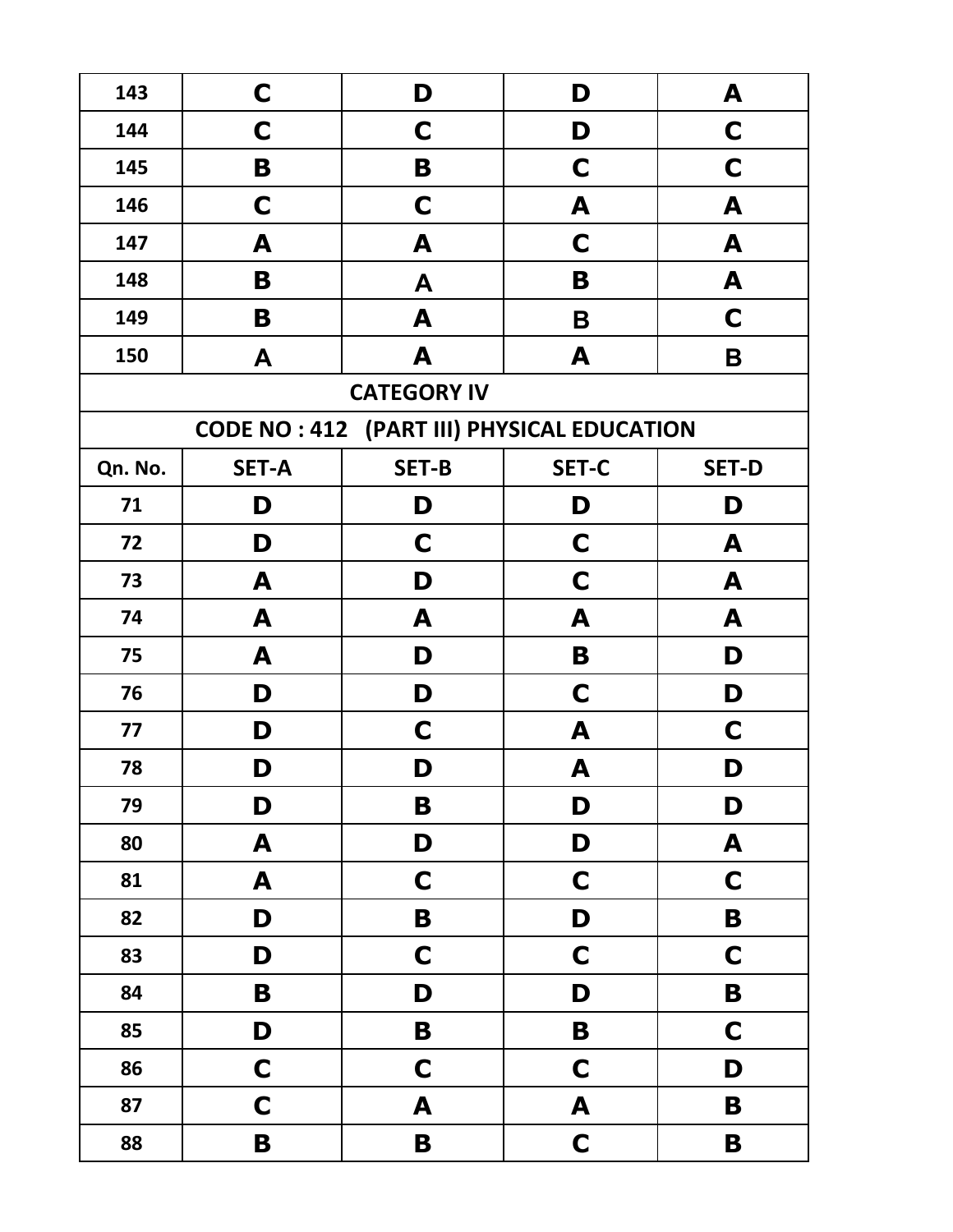| 89  | A                | B           | D           | A                         |
|-----|------------------|-------------|-------------|---------------------------|
| 90  | A                | D           | D           | A                         |
| 91  | A                | D           | B           | A                         |
| 92  | D                | D           | A           | B                         |
| 93  | D                | C           | D           | $\mathbf C$               |
| 94  | D                | A           | A           | D                         |
| 95  | $\mathbf C$      | D           | B           | D                         |
| 96  | B                | D           | $\mathbf C$ | D                         |
| 97  | $\mathbf C$      | A           | A           | D                         |
| 98  | D                | B           | A           | D                         |
| 99  | A                | A           | D           | B                         |
| 100 | $\mathbf C$      | A           | D           | A                         |
| 101 | A                | $\mathbf C$ | $\mathbf C$ | $\mathbf C$               |
| 102 | $\mathbf C$      | D           | D           | A                         |
| 103 | B                | A           | A           | A                         |
| 104 | A                | A           | A           | A                         |
| 105 | B                | A           | A           | A                         |
| 106 | B                | A           | A           | A                         |
| 107 | A                | $\mathbf C$ | D           | $\boldsymbol{\mathsf{A}}$ |
| 108 | A                | $\mathbf C$ | D           | $\mathbf C$               |
| 109 | $\mathbf C$      | A           | A           | $\mathbf C$               |
| 110 | B                | A           | A           | B                         |
| 111 | $\blacktriangle$ | A           | D           | D                         |
| 112 | $\blacktriangle$ | $\mathbf C$ | A           | D                         |
| 113 | D                | D           | $\mathbf B$ | $\mathbf B$               |
| 114 | B                | B           | D           | D                         |
| 115 | $\mathbf C$      | B           | $\mathbf C$ | $\mathbf C$               |
| 116 | $\mathbf C$      | D           | D           | A                         |
| 117 | D                | A           | B           | $\blacktriangle$          |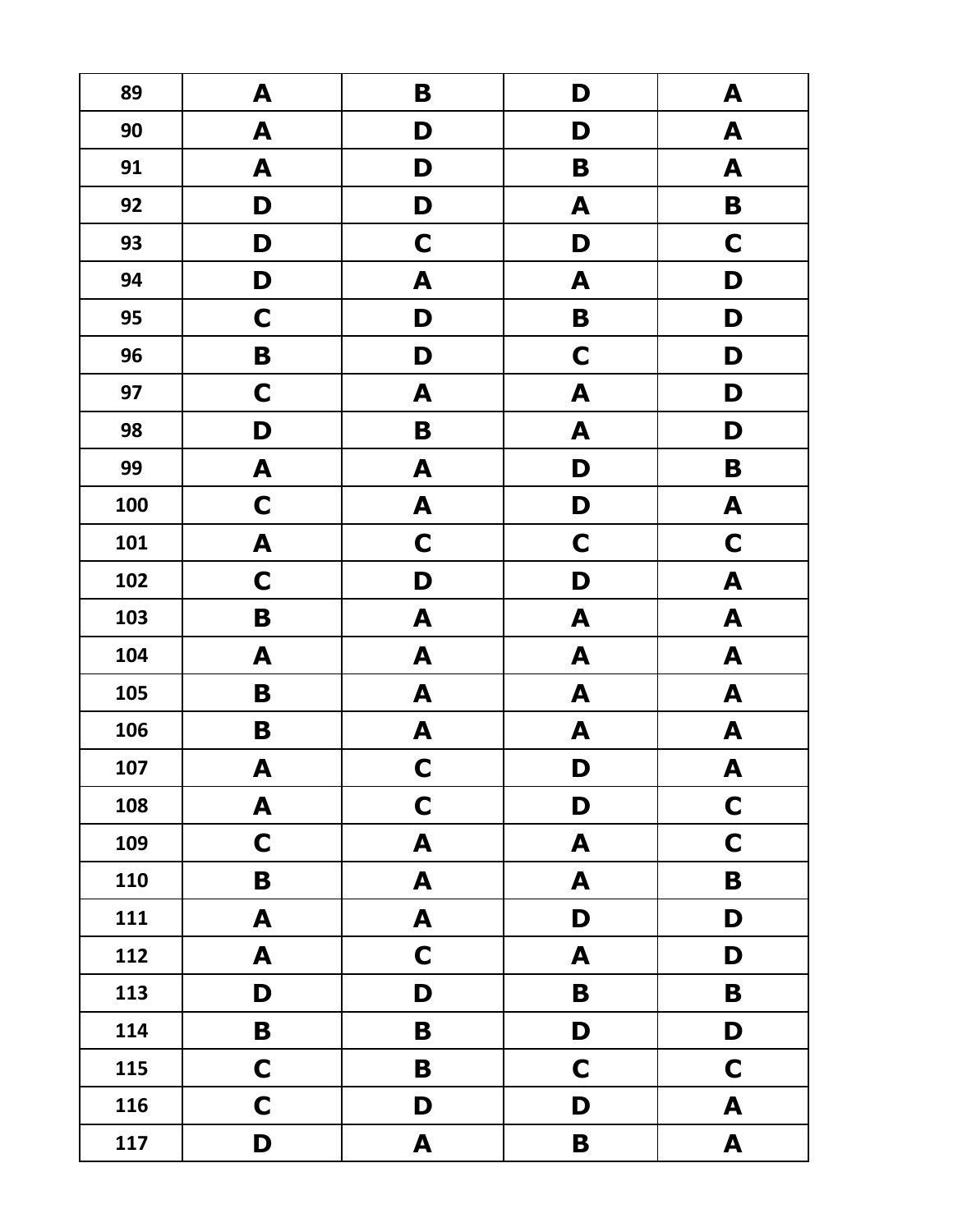| 118 | C                         | A           | A           | D                |
|-----|---------------------------|-------------|-------------|------------------|
| 119 | D                         | D           | B           | C                |
| 120 | A                         | A           | B           | D                |
| 121 | A                         | A           | A           | A                |
| 122 | $\mathbf C$               | A           | B           | C                |
| 123 | C                         | B           | D           | D                |
| 124 | B                         | D           | D           | A                |
| 125 | D                         | B           | $\mathbf C$ | A                |
| 126 | A                         | D           | B           | B                |
| 127 | A                         | D           | $\mathbf C$ | $\mathbf C$      |
| 128 | B                         | $\mathbf C$ | $\mathbf C$ | $\mathbf C$      |
| 129 | $\mathbf C$               | D           | A           | D                |
| 130 | B                         | $\mathbf C$ | A           | D                |
| 131 | B                         | A           | B           | D                |
| 132 | $\mathbf C$               | A           | B           | D                |
| 133 | A                         | $\mathbf C$ | A           | D                |
| 134 | B                         | B           | D           | B                |
| 135 | A                         | C           | $\mathbf C$ | B                |
| 136 | D                         | B           | D           | B                |
| 137 | $\mathbf C$               | $\mathbf B$ | A           | $\mathbf C$      |
| 138 | $\mathbf C$               | A           | $\mathbf C$ | $\mathbf C$      |
| 139 | D                         | A           | A           | $\blacktriangle$ |
| 140 | $\boldsymbol{\mathsf{A}}$ | A           | D           | $\mathbf C$      |
| 141 | $\mathbf C$               | $\mathbf C$ | B           | B                |
| 142 | $\mathbf B$               | $\mathbf C$ | $\mathbf C$ | $\blacktriangle$ |
| 143 | $\blacktriangle$          | D           | D           | $\mathbf B$      |
| 144 | D                         | $\mathbf C$ | A           | $\blacktriangle$ |
| 145 | D                         | B           | $\mathsf B$ | B                |
| 146 | D                         | B           | B           | D                |